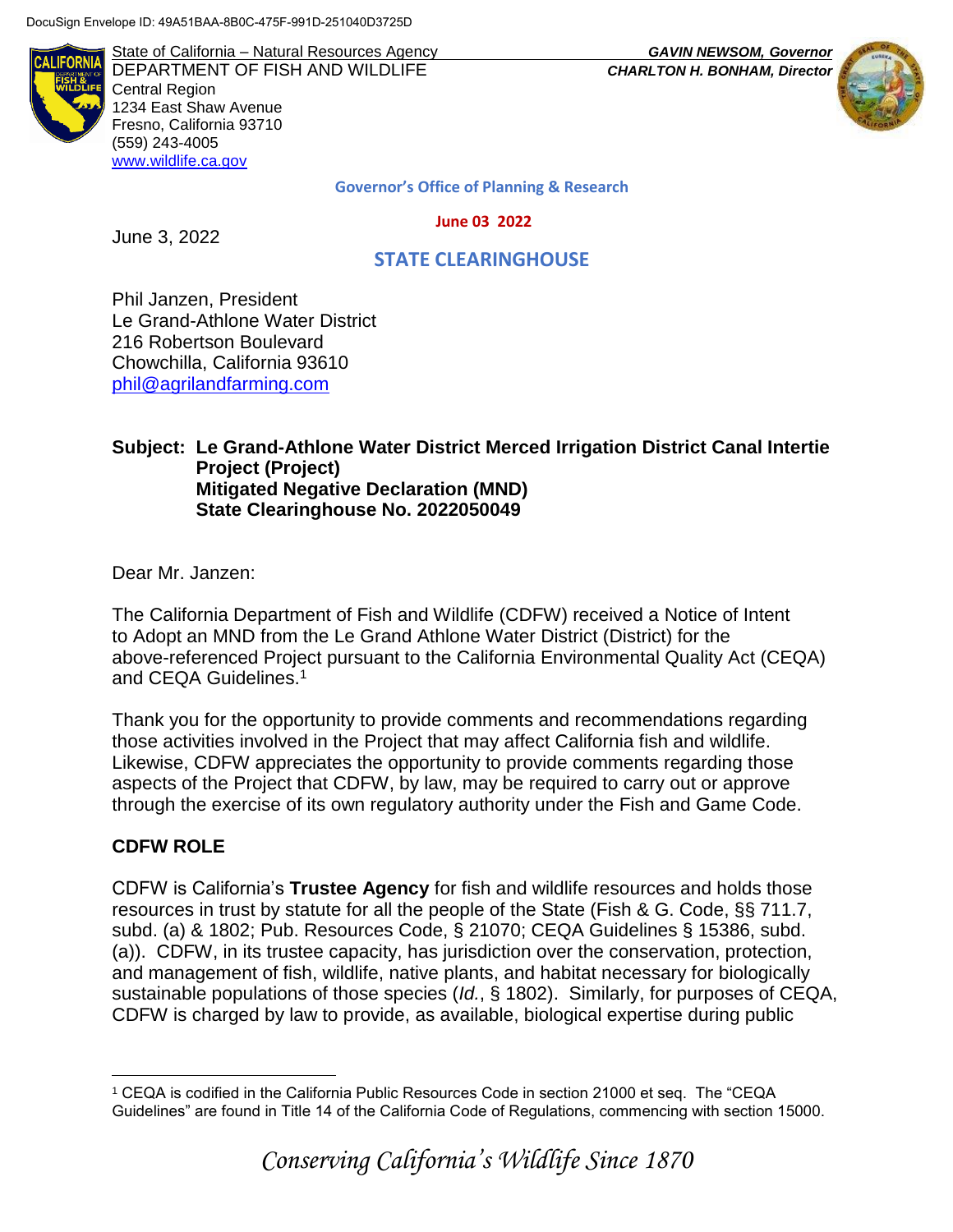agency environmental review efforts, focusing specifically on projects and related activities that have the potential to adversely affect fish and wildlife resources.

CDFW is also submitting comments as a **Responsible Agency** under CEQA (Pub. Resources Code, § 21069; CEQA Guidelines, § 15381). CDFW expects that it may need to exercise regulatory authority as provided by the Fish and Game Code. As proposed, for example, the Project may be subject to CDFW's lake and streambed alteration regulatory authority (Fish & G. Code, § 1600 et seq.). Likewise, to the extent implementation of the Project as proposed may result in "take" as defined by State law of any species protected under the California Endangered Species Act (CESA) (Fish & G. Code, § 2050 et seq.), related authorization as provided by the Fish and Game Code will be required.

**Bird Protection:** CDFW has jurisdiction over actions that may result in the disturbance or destruction of active nest sites or the unauthorized take of birds. Fish and Game Code sections that protect birds, their eggs, and nests include section 3503 (regarding unlawful take, possession, or needless destruction of the nest or eggs of any bird), section 3503.5 (regarding the take, possession, or destruction of any birds-of-prey or their nests or eggs), and section 3513 (regarding unlawful take of any migratory nongame bird).

**Water Rights:** The capture of unallocated stream flows to artificially recharge groundwater aquifers is subject to appropriation and approval by the State Water Resources Control Board (SWRCB) pursuant to Water Code section 1200 et seq. CDFW, as Trustee Agency, is consulted by SWRCB during the water rights process to provide terms and conditions designed to protect fish and wildlife prior to appropriation of the State's water resources. Certain fish and wildlife are reliant upon aquatic and riparian ecosystems, which in turn are reliant upon adequate flows of water. CDFW therefore has a material interest in assuring that adequate water flows within streams for the protection, maintenance, and proper stewardship of those resources. CDFW provides, as available, biological expertise to review and comment on environmental documents and impacts arising from Project activities.

# **PROJECT DESCRIPTION SUMMARY**

The Project includes improvements, rehabilitation, and expanding the existing Merced Irrigation District (MeID) canal capacity for approximately 9.8 miles and constructing approximately 4.9 miles of new canal and pipeline infrastructure from MeID Booster Lateral #3 to the District. The new canal would create a way for flood flows to be captured, recharged, or used for agricultural demands in the District. The total Project are of potential effect is approximately 320 acres. The Project would be completed in three phases. Phase 1 would result in the construction of a new intertie canal from Mariposa Creek to Dutchman Creek. Phase 2 would result in the expansion of existing canal facilities from a point of the MeID Le Grand Canal approximately 1.8 miles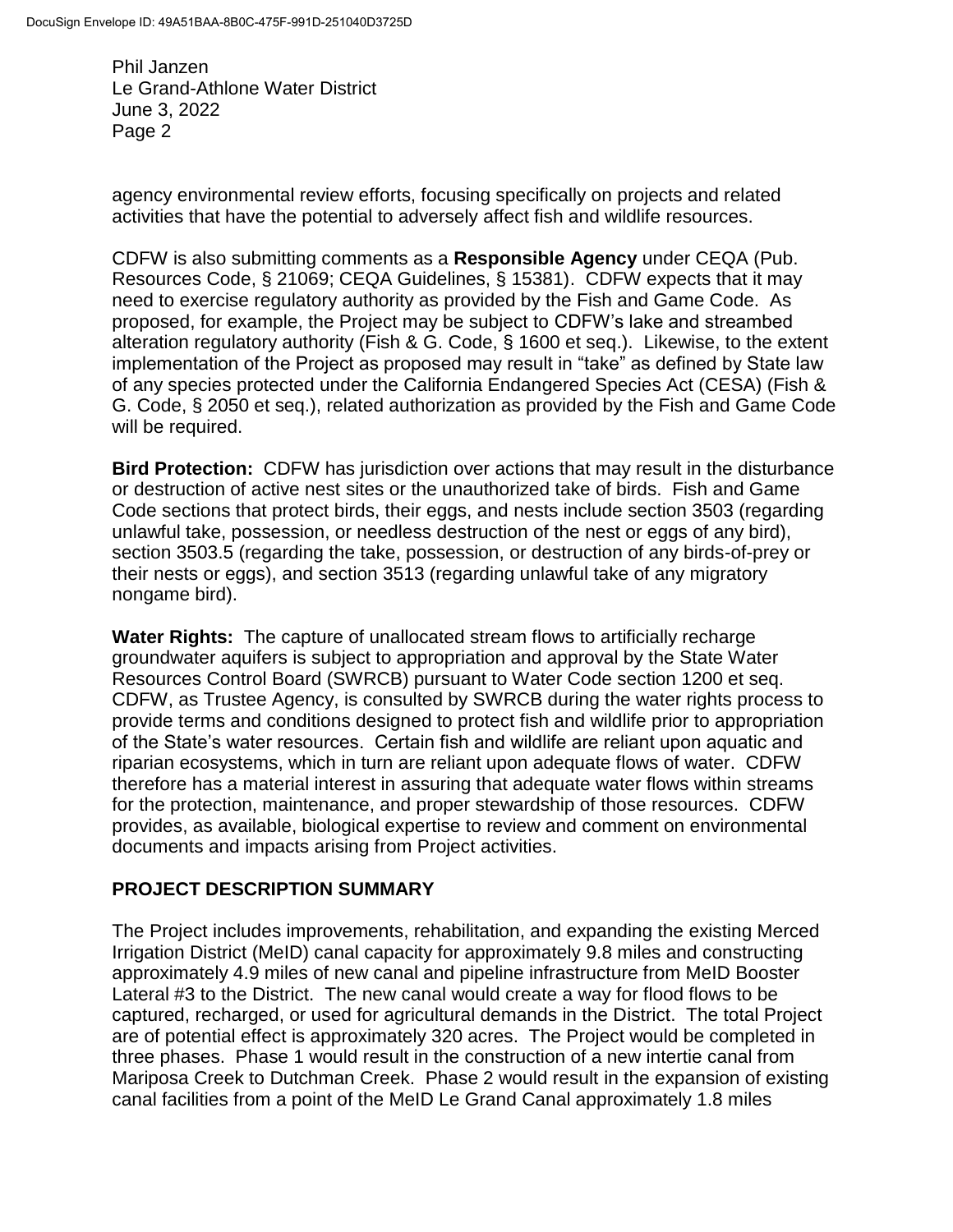northeast of Planada and run 9.8 miles south to the MeID Booster Lateral #3 at Mariposa Creek. Phase 3 would result in the construction of a new District pump station immediately south of Dutchman Creek and a new buried pipeline that would cross under the Sante Fe Railroad continuing on private property until it reaches Earl Road. At this point an open canal would connect to the pipeline and run to a point approximately one mile north of the Chowchilla River, completing the Project. Phases 1 and 3 would result in approximately 4.9 miles of new canal/pipeline facilities.

The Project would cross Owens, Mariposa, Little Deadman, Deadman, and Dutchman Creeks. To cross these creeks, the Project would result in the construction of multiple new canal siphon structures. In addition, the Project would construct numerous new culverts under existing roadways that the Project would cross, as well as jack and bore activities to install steel casing under the Santa Fe Railroad.

#### **Proponent:** Le Grand-Athlone Water District

**Location:** The Project is located in Merced County. The Project begins at the existing MeID canal facilities approximately 1.8 miles northeast of the Town of Planada and continues south approximately 14.5-miles through agricultural, grazing, and open lands, ending approximately one mile north of the Chowchilla River.

**Timeframe:** Construction of Project Phases 1 and 3 would take approximately 18 months. Construction of Project Phase 2 would last approximately 18 months.

### **COMMENTS AND RECOMMENDATIONS**

CDFW offers the comments and recommendations below to assist the District in adequately identifying and/or mitigating the Project's significant, or potentially significant, direct and indirect impacts on fish and wildlife, i.e., biological resources. Editorial comments or other suggestions may also be included to improve the document. Based on a review of the Project description, a review of California Natural Diversity Database (CNDDB) records, and a review of aerial imagery of the Project and surrounding habitat, several special-status species could potentially be impacted.

In particular, CDFW is concerned regarding potential impacts for the following special status wildlife species and habitats known to occupy the Project vicinity: the State threatened and federal endangered San Joaquin kit fox (*Vulpes macrotis mutica*); the State and federal threatened California tiger salamander (*Ambystoma californiense* pop 1); the State endangered and fully protected bald eagle (*Haliaeetus leucocephalus*); the State fully protected golden eagle (*Aquila chrysaetos*); the State threatened Swainson's hawk (*Buteo swainsoni*) and tricolored blackbird (*Agelaius tricolor*); the State rare and federal endangered Greene's tuctoria (*Tuctoria greenei*); the State endangered and federal threatened succulent owl's clover (*Castilleja campestris* var. *succulenta*) and San Joaquin Valley Orcutt grass (*Orcuttia inaequalis*); the State species of special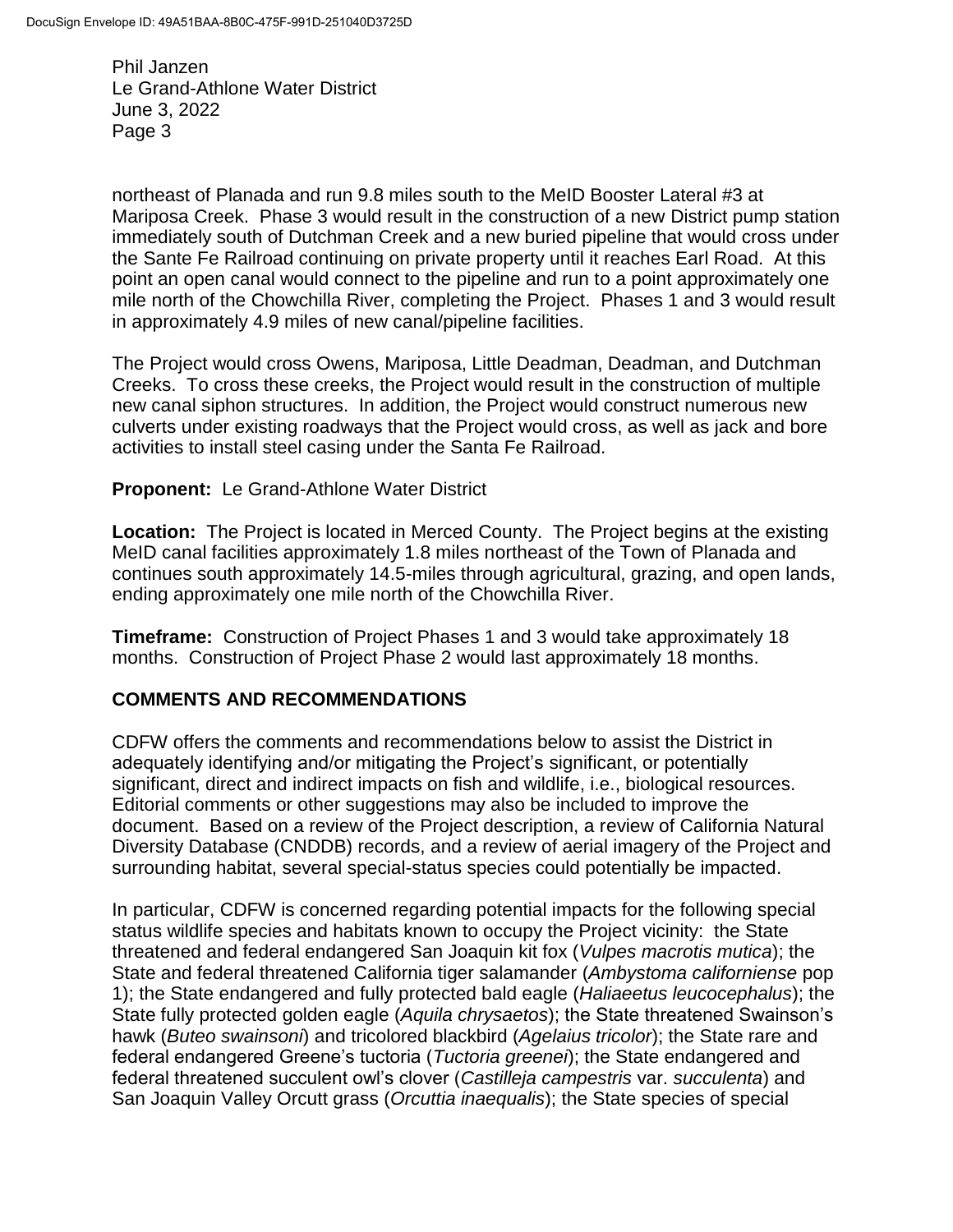concern burrowing owl (*Athene cunicularia*), American badger (*Taxidea taxus*), pallid bat (*Antrozous pallidus*), western mastiff bat (*Eumops perotis californicus*), western red bat (*Lasiurus blossevillii*), western pond turtle (*Emys marmorata*) western spadefoot (*Spea hammondii*); the California Rare Plant Rank 1B.2 shining navarretia (*Navarretia nigelliformis* ssp. *radians*); and the California Rare Plant Rank 3.2 Merced phacelia (*Phacelia ciliate* var. *opaca*). Other species of birds, amphibians, reptiles, mammals, fish, invertebrates, and plants also compose the local ecosystem.

Surface and groundwater dependent ecosystems, including riparian, wetland, and oak woodland habitats are present along streams and other areas within the Project boundary. Vernal pool and grassland habitat are also present within the Project area.

CDFW recommends that the following modifications and/or edits be incorporated into the MND, including proposed avoidance, minimization, and compensatory measures, prior to its adoption by the District.

**Would the Project have a substantial adverse effect, either directly or through habitat modifications, on any species identified as a candidate, sensitive, or special-status species in local or regional plans, policies, or regulations, or by CDFW or United States Fish and Wildlife Service (USFWS)?**

### **COMMENT 1: San Joaquin Kit Fox (SJKF)**

**Issues and Impacts**: SJKF occurrences have been documented within the Project vicinity (CDFW 2022). The MND acknowledges the potential for the Project to temporarily disturb and permanently alter suitable habitat for SJKF, and to directly impact individuals if present during construction activities.

SJKF den in rights-of-way, agricultural and fallow/ruderal habitat, dry stream channels, and canal levees, etc., and populations can fluctuate over time. SJKF are also capable of occupying urban environments (Cypher and Frost 1999). SJKF may be attracted to Project areas due to the type and level of ground-disturbing activities and the loose, friable soils resulting from intensive ground disturbance. SJKF will forage in fallow and agricultural fields and utilize streams and canals as dispersal corridors. Absence in any one year is not necessarily a reliable predictor of future SJKF potential to occur on a site. Habitat loss resulting from land conversion to agricultural, urban, and industrial development is the primary threat to SJKF, and the Project area is in the vicinity of areas of medium suitability for SJKF habitat (Cypher et al. 2013). As a result, there is potential for SJKF to occupy all suitable habitat within the Project boundary and surrounding area. Without appropriate avoidance and minimization measures for SJKF, potential significant impacts associated with construction include habitat loss, den collapse, inadvertent entrapment, reduced reproductive success, reduction in health and vigor of young, and direct mortality.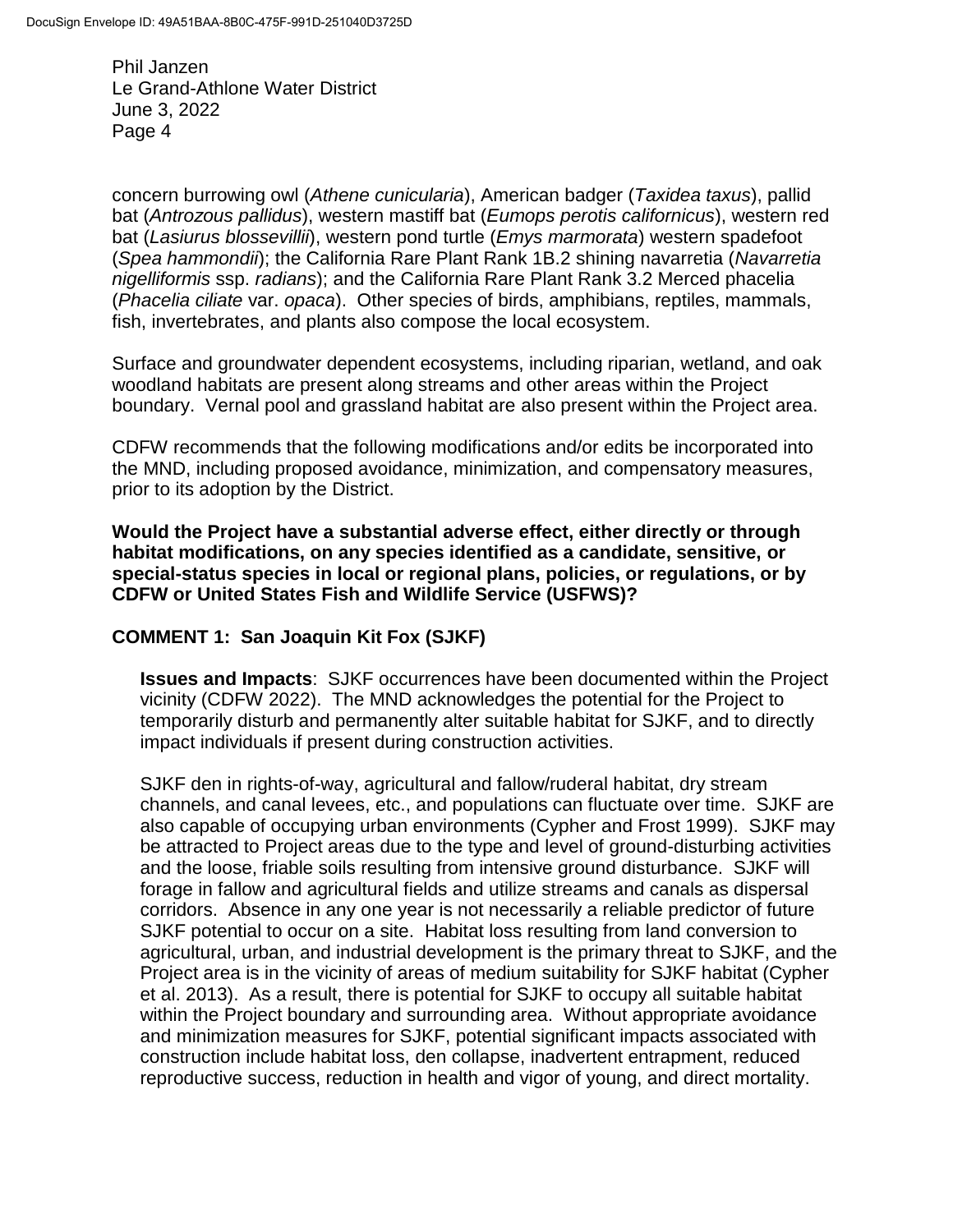### **Recommended Mitigation Measure 1: SJKF Surveys and Minimization**

CDFW recommends assessing presence or absence of SJKF by having qualified biologists conduct surveys of Project areas and a 500-foot buffer of Project areas to detect SJKF and their sign. CDFW recommends that presence/absence of SJKF be assessed by conducting surveys. Specifically, CDFW advises conducting surveys in all areas of potentially suitable habitat no less than 14 days and no more than 30 days prior to beginning of ground-disturbing activities. If suitable dens are found, den avoidance buffers CDFW recommends that avoidance be implemented by following the USFWS (2011) *Standardized recommendations for protection of the San Joaquin kit fox prior to or during ground disturbance*.

### **Recommended Mitigation Measure 2: SJKF Take Authorization**

SJKF activity or detection of individuals warrants consultation with CDFW to discuss how to avoid take or, if avoidance is not feasible, to acquire an Incidental Take Permit (ITP) prior to any ground-disturbing activities, pursuant to Fish and Game Code section 2081, subdivision (b).

### **COMMENT 2: Swainson's Hawk (SWHA)**

**Issues and Impacts:** SWHA occurrences have been documented within the Project vicinity (CDFW 2022) and suitable nesting and foraging habitat occur within the Project site.SWHA exhibit high nest-site fidelity year after year and lack of suitable nesting habitat in the San Joaquin Valley limits their local distribution and abundance (CDFW 2016). Approval of the Project may lead to subsequent ground-disturbing activities that involve noise, groundwork, and movement of workers that could affect nests and has the potential to result in nest abandonment and loss of foraging habitat, significantly impacting local nesting SWHA. The MND acknowledges the potential for the Project to impact nesting SWHA, and Mitigation Measure BIO-1b states that a biologist would determine appropriate setback distances based on applicable CDFW guidelines. Without appropriate avoidance and minimization measures for SWHA, potential significant impacts that may result from Project activities include nest abandonment, loss of nest trees, loss of foraging habitat that would reduce nesting success (loss or reduced health or vigor of eggs or young), and direct mortality. Any take of SWHA without appropriate incidental take authorization would be a violation of Fish and Game Code.

### **Recommended Mitigation Measure 3: SWHA Surveys**

CDFW recommends that a qualified biologist conduct surveys for nesting SWHA following the survey methods developed by the Swainson's Hawk Technical Advisory Committee (SWHA TAC 2000) prior to Project implementation. Mitigation Measure BIO-1b states that surveys will be conducted according to SWHA TAC (2000) guidelines within a ½-mile survey distance from the construction area for SWHA. The survey protocol includes early season surveys to assist the Project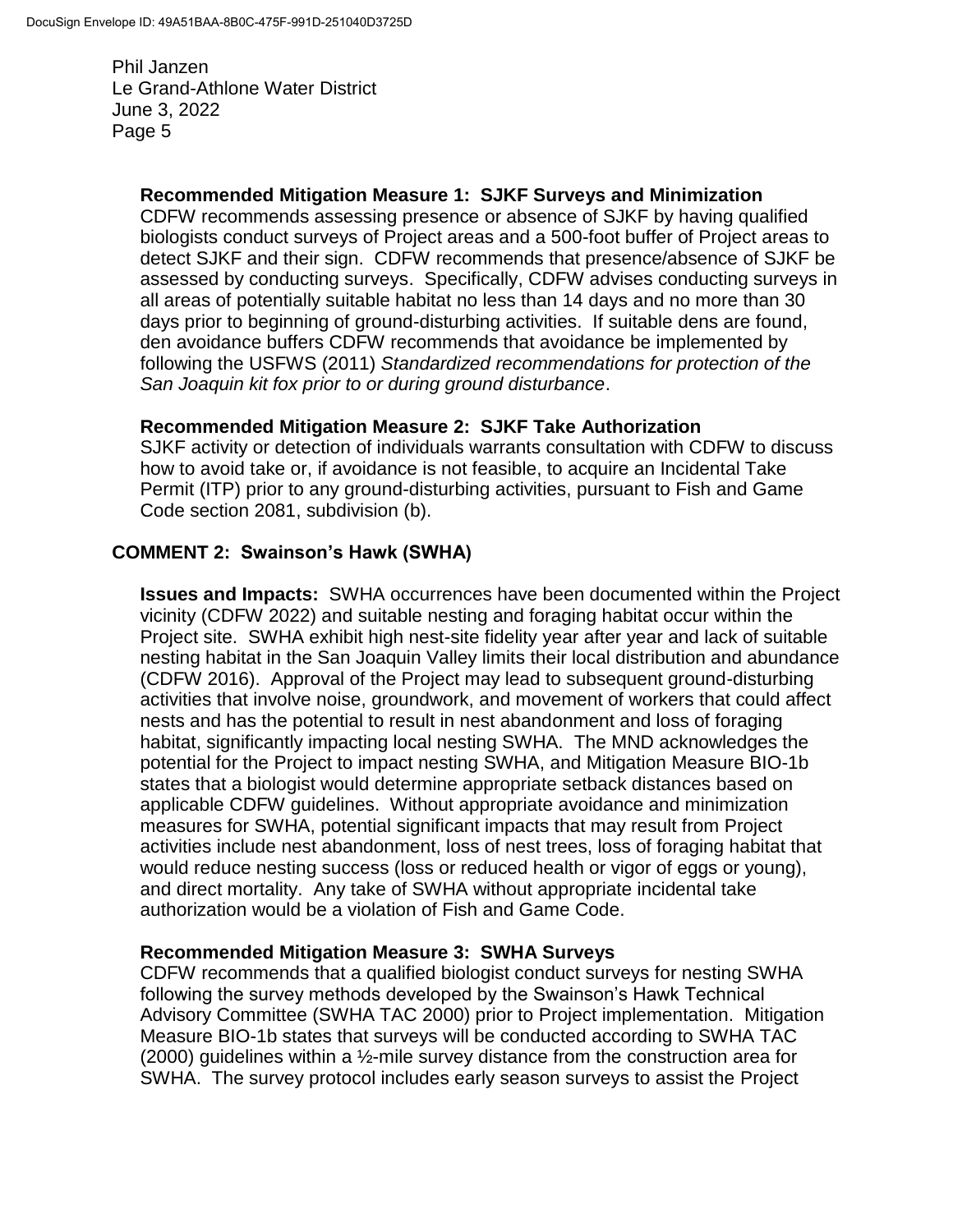> proponent in implementing necessary avoidance and minimization measures, and in identifying active nest sites prior to initiating ground-disturbing activities.

#### **Recommended Mitigation Measure 4: SWHA No-Disturbance Buffer**

If ground-disturbing activities will take place during the nesting season of March 1 through August 31, CDFW recommends that additional pre-activity surveys for active nests be conducted by a qualified biologist no more than 10 days prior to the start of Project implementation. CDFW recommends that a minimum no-disturbance buffer of ½-mile be delineated around active nests until the breeding season has ended or until a qualified biologist has determined that the birds have fledged and are no longer reliant upon the nest or parental care for survival.

### **Recommended Mitigation Measure 5: SWHA Take Authorization**

CDFW recommends that in the event an active SWHA nest is detected during surveys, consultation with CDFW is warranted to discuss how to implement the Project and avoid take. If take cannot be avoided, take authorization through the acquisition of an ITP pursuant to Fish and Game Code section 2081, subdivision (b) is necessary to comply with CESA.

# **COMMENT 3: Nesting Bald Eagle (BAEA) and Golden Eagle (GOEA)**

**Issues and Impacts**: Nesting BAEA and GOEA have the potential to occur in the Project area and its vicinity. Aerial imagery shows suitable nesting and foraging habitat for these species occurs within the Project area. The MND states that BAEA have been recently documented as occurring within the Project vicinity. Without appropriate survey methods, eagles nesting in the vicinity of a project can remain undetected resulting in avoidance and minimization measures not being effectively implemented (American Eagle Research Institute 2010). In addition, human activity near nest sites can cause reduced provisioning rates of GOEA chicks by adults (Steidl et al. 1993). Depending on the timing of construction, Project activities including noise, vibration, odors, and movement of workers or equipment could affect nests and also have the potential to result in nest abandonment, significantly impacting local nesting raptors. Mitigation Measure BIO-2b requires a 660-foot nodisturbance buffer from any BAEA nest, and may be an insufficient buffer distance. Without appropriate avoidance and minimization measures, potentially significant impacts associated with the Project's construction include loss of foraging and/or nesting habitat, nest abandonment, reduced reproductive success, and reduced health and vigor of eggs and/or young.

**Recommended Mitigation Measure 6: Focused Surveys for Nesting Eagles** CDFW recommends that a qualified wildlife biologist conduct surveys for nesting raptors following the *Protocol for Golden Eagle Occupancy, Reproduction, and Prey Population Assessment* (Driscoll 2010), and the *Protocol for Evaluating Bald*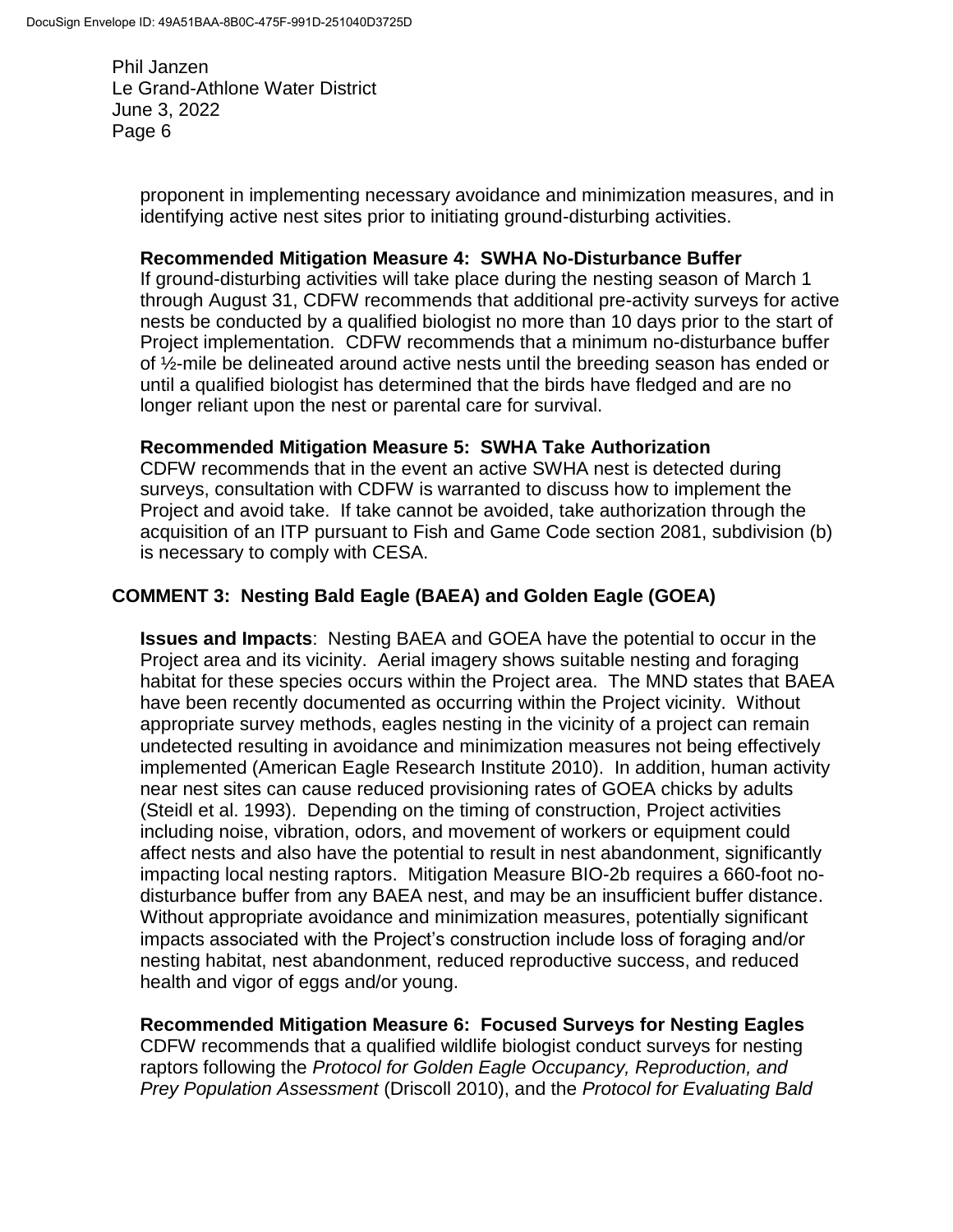> *Eagle Habitat and Populations in California* (Jackman and Jenkins 2004). If ground-disturbing activities take place during the typical bird breeding season of February 1 through September 15, CDFW recommends that additional pre-construction surveys for active nests be conducted by a qualified biologist no more than 10 days prior to the start of construction.

### **Recommended Mitigation Measure 7: Eagle Nest Avoidance**

If an active eagle nest is found, CDFW recommends implementation of a minimum ½-mile no-disturbance buffer until the breeding season has ended or until a qualified biologist has determined that the birds have fledged and are no longer reliant upon the nest or parental care for survival. If nesting eagles are detected and the ½-mile no-disturbance nest buffer is not feasible, consultation with CDFW is warranted to determine if the Project can avoid take. Please note that BAEA and GOEA are State fully protected species and pursuant to Fish and Game Code section 3511, CDFW cannot authorize their incidental take.

# **COMMENT 4: Tricolored Blackbird (TRBL)**

**Issues and Impacts:** TRBL have been documented within and adjacent to the Project area, and in the vicinity (CDFW 2022). The MND acknowledges this species was observed within a mile of the Project in 2015, and that areas of suitable habitat occurs within and adjacent to the Project. Review of aerial imagery indicates that the Project area includes suitable habitat types including wetlands, ponds, and flood-irrigated agricultural land, which is an increasingly important nesting habitat type for TRBL (Meese et al. 2017). TRBL aggregate and nest colonially, forming colonies of up to 100,000 nests (Meese et al. 2014), and approximately 86% of the global population is found in the San Joaquin Valley (Kelsey 2008, Weintraub et al. 2016). In addition, TRBL have been forming larger colonies that contain progressively larger proportions of the species' total population (Kelsey 2008). In 2008, 55% of the species' global population nested in only two colonies in silage fields (Kelsey 2008). Nesting can occur synchronously, with all eggs laid within one week (Orians 1961). For these reasons, disturbance to nesting colonies can cause entire nest colony site abandonment and loss of all unfledged nests, significantly impacting TRBL populations (Meese et al. 2014). Without appropriate avoidance and minimization measures for TRBL, potential significant impacts associated with the Project include nesting habitat loss, nest and/or colony abandonment, reduced reproductive success, and reduced health and vigor of eggs and/or young.

# **Recommended Mitigation Measure 8: TRBL Surveys**

CDFW recommends that the Project activities be timed to avoid the typical avian nesting season of February 1 through September 15. If Project activity that could disrupt nesting must take place during that time, CDFW recommends that a qualified biologist conduct surveys for nesting TRBL no more than 10 days prior to the start of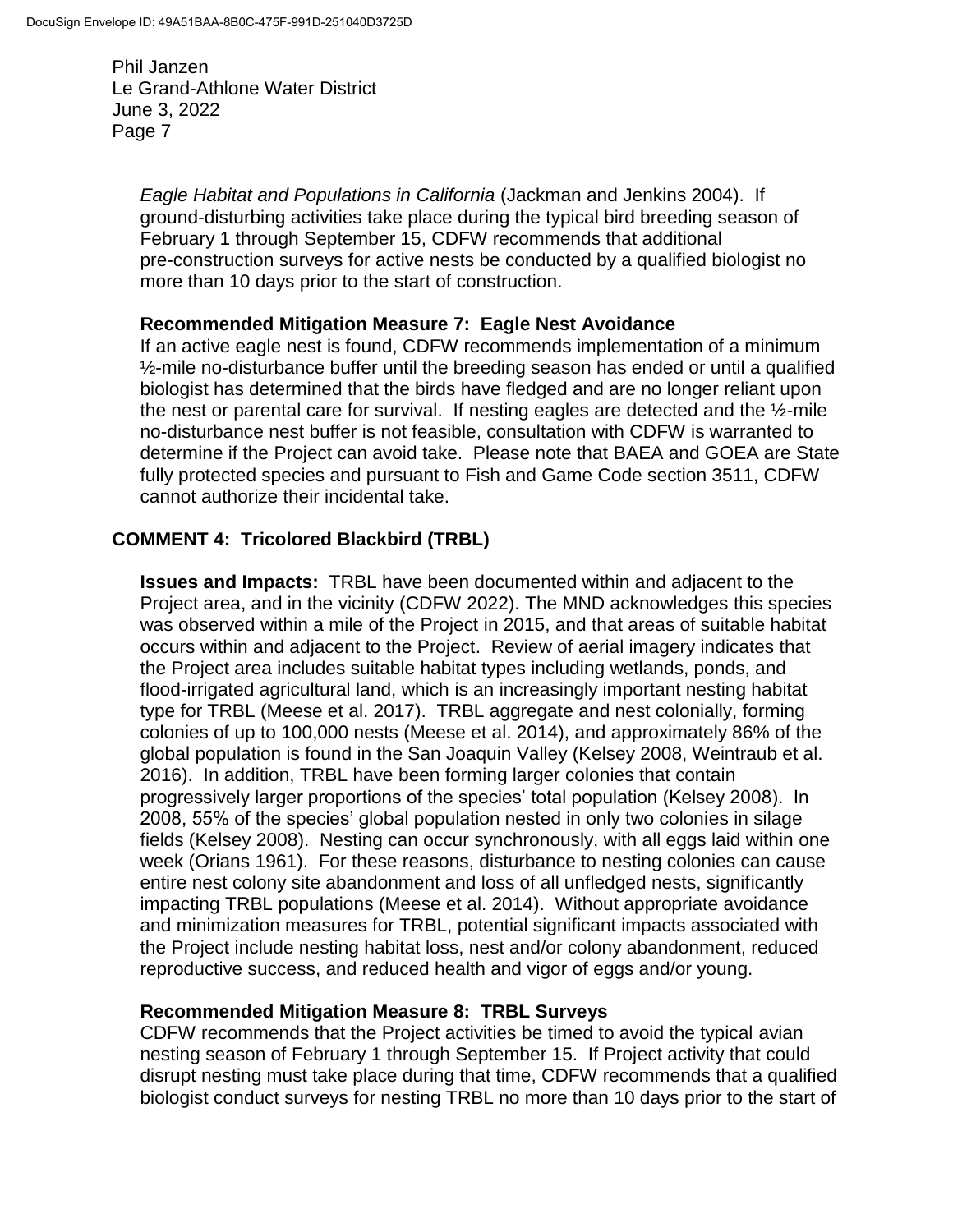> implementation to evaluate presence or absence of TRBL nesting colonies in proximity to Project activities and to evaluate potential Project-related impacts.

### **Recommended Mitigation Measure 9: TRBL Colony Avoidance**

If an active TRBL nesting colony is found during surveys, CDFW recommends implementation of a minimum 300-foot no-disturbance buffer, in accordance with CDFW's (2015a) *Staff Guidance Regarding Avoidance of Impacts to Tricolored Blackbird Breeding Colonies on Agricultural Fields in 2015*, until the breeding season has ended or until a qualified biologist has determined that nesting has ceased and the young have fledged and are no longer reliant upon the colony site for survival.

### **Recommended Mitigation Measure 10: TRBL Take Authorization**

In the event that a TRBL nesting colony is detected during surveys, consultation with CDFW is warranted to discuss whether the Project can avoid take and, if take avoidance is not feasible, to acquire an ITP for TRBL pursuant to Fish and Game Code section 2081, subdivision (b), prior to any Project activities.

# **COMMENT 5: California Tiger Salamander (CTS)**

**Issues and Impacts**: The MND states that CTS occurrence is possible, and critical habitat for this species has been mapped in the Phase 2 alignment (Table 3-7, page 3-17). CTS are known to occur in vernal pool habitat in the Project vicinity (CDFW 2022). Review of aerial imagery indicates the presence of several wetland features in the Project's vicinity that have the potential to support breeding CTS. In addition, the Project area or its immediate surroundings may support small mammal burrows, a requisite upland habitat feature for CTS.

Up to 75% of historic CTS habitat has been lost to development (Shaffer et al. 2013). Loss, degradation, and fragmentation of habitat are among the primary threats to CTS (CDFW 2015b, USFWS 2017). The Project area is within the range of CTS and is both composed of and bordered by suitable upland habitat that could be occupied or colonized by CTS. Without appropriate avoidance and minimization measures for CTS, potential significant impacts associated with any construction or ground disturbing activity include burrow collapse; inadvertent entrapment; reduced reproductive success; reduction in health and vigor of eggs, larvae and/or young; and direct mortality of individuals. In addition, depending on the design of any activity, the Project has the potential to result in creation of barriers to dispersal.

### **Recommended Mitigation Measure 11: Focused CTS Surveys**

CDFW recommends that a qualified biologist evaluate potential Project-related impacts to CTS prior to ground-disturbing activities using the USFWS (2003) *Interim Guidance on Site Assessment and Field Surveys for Determining Presence or a Negative Finding of the California Tiger Salamander*, in areas providing suitable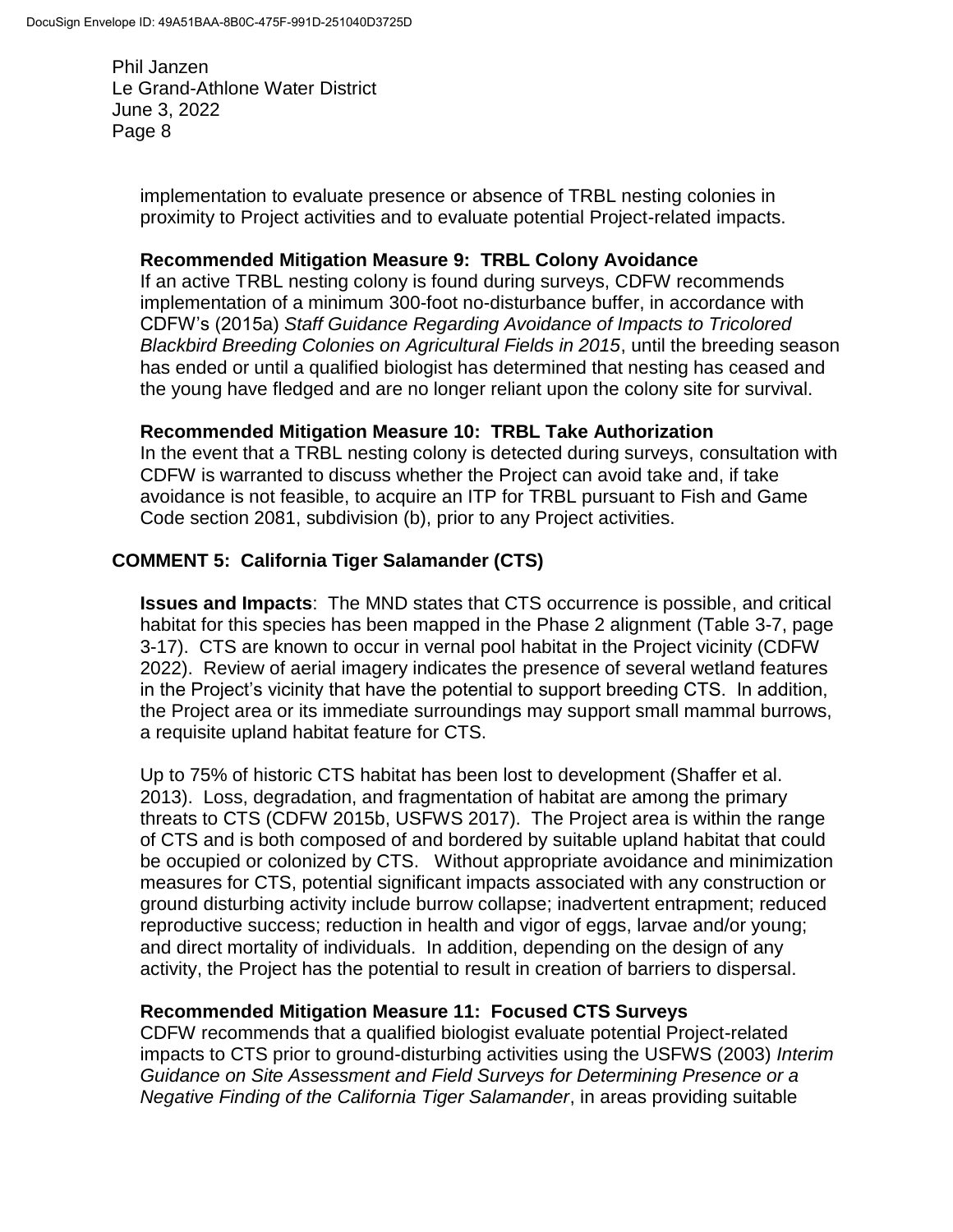> upland or breeding habitat for CTS. CDFW advises that the survey include a 100 foot buffer around the Project area in all areas of wetland and upland habitat that could support CTS.

### **Recommended Mitigation Measure 12: CTS Avoidance**

CDFW advises that avoidance for CTS include a minimum 50-foot no disturbance buffer delineated around all small mammal burrows and a minimum 250-foot no disturbance buffer around potential breeding pools within and adjacent to the Project area. CDFW also recommends avoiding any impacts that could alter the hydrology or result in sedimentation of breeding pools. If avoidance is not feasible, consultation with CDFW is warranted to determine if the Project can avoid take.

### **Recommended Mitigation Measure 13: CTS Take Authorization**

If through surveys it is determined that CTS occupy the Project area and if take cannot be avoided, take authorization would be warranted prior to initiating Project activities by acquiring an ITP for CTS pursuant to Fish and Game Code section 2081, subdivision (b) before Project activities occur. Alternatively, in the absence of protocol surveys, the applicant can assume presence of CTS within the Project area and obtain an ITP.

# **COMMENT 6: Burrowing Owl (BUOW)**

**Issues and Impacts:** BUOW inhabit open grassland containing small mammal burrows, a requisite habitat feature used by BUOW year-round for nesting and cover. BUOW may also occur in some agricultural areas, ruderal grassy fields, vacant lots, and pastures if the vegetation structure is suitable and there are useable burrows and foraging habitat in the area (Gervais et al. 2008). Habitat both in the Project site and the Project vicinity supports suitable habitat for BUOW (CDFW 2022). Potentially significant impacts to nesting and non-nesting BUOW can occur as a result of ground-impacting activity, such as grading and flooding within active and fallow agricultural areas, and as a result of noise, vibration, and other disturbance caused by equipment and crews. Potential impacts associated with Project activities and land conversion include habitat loss, burrow collapse, inadvertent entrapment, nest abandonment, reduced reproductive success, reduction in health and vigor of eggs and/or young, and direct mortality of individuals. In addition, and as described in the "Staff Report on Burrowing Owl Mitigation" (CDFG 2012), excluding and/or evicting BUOW from their burrows is considered a potentially significant impact under CEQA.

### **Recommended Mitigation Measure 14: BUOW Surveys**

CDFW recommends assessing presence or absence of BUOW by having a qualified biologist conduct surveys following the California Burrowing Owl Consortium (1993) *Burrowing Owl Survey Protocol and Mitigation Guidelines* and the CDFG (2012) *Staff Report on Burrowing Owl Mitigation*. Specifically, these documents suggest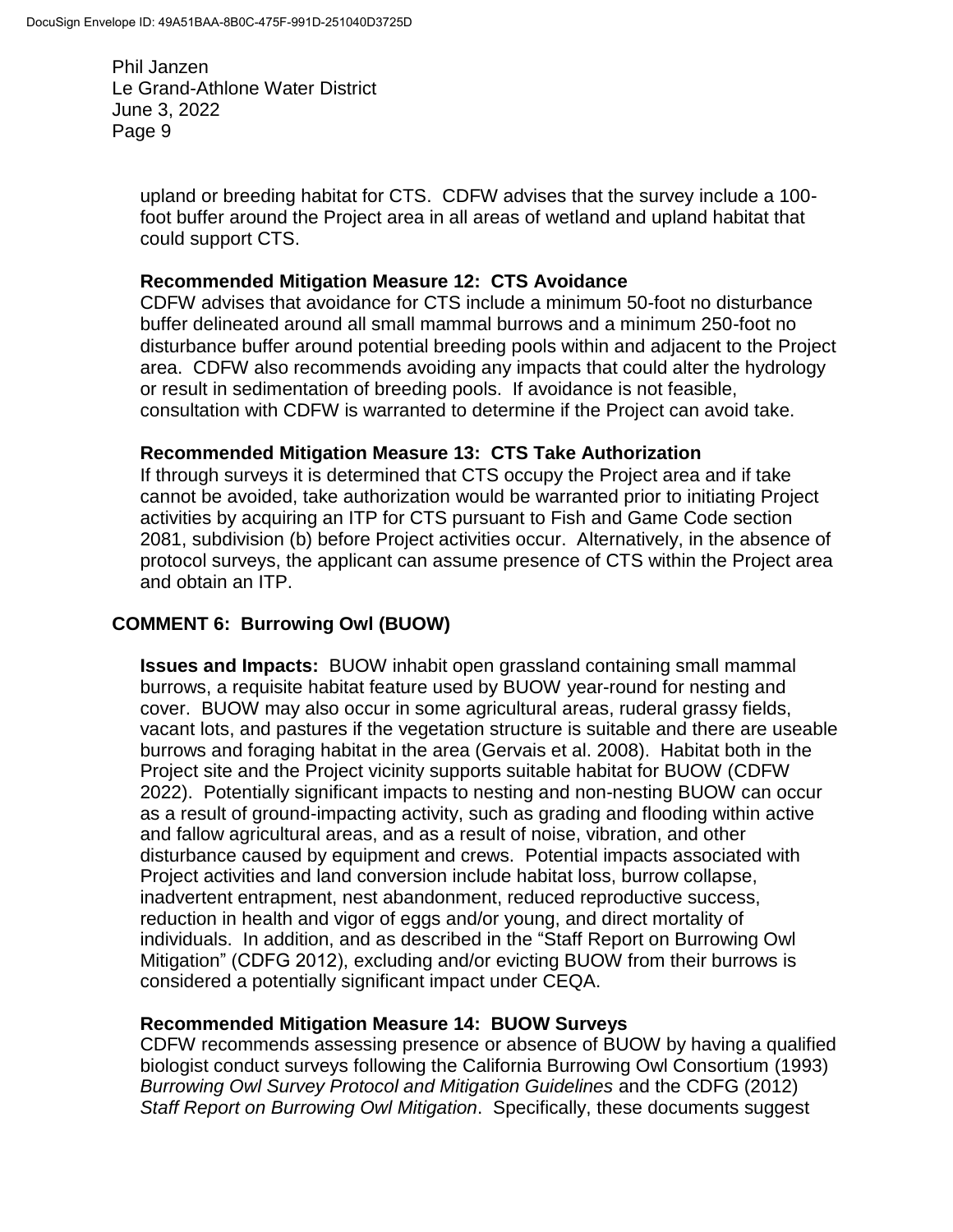> three or more surveillance surveys conducted during daylight, with each visit occurring at least three weeks apart during the peak breeding season of April 15 to July 15, when BUOW are most detectable. In addition, CDFW advises that surveys include a minimum 500-foot survey radius around the Project area.

#### **Recommended Mitigation Measure 15: BUOW Avoidance**

CDFW recommends that no-disturbance buffers, as outlined by CDFG (2012), be implemented prior to and during any ground-disturbing activities, and specifically that impacts to occupied burrows be avoided in accordance with the following table unless a qualified biologist approved by CDFW verifies through non-invasive methods that either: 1) the birds have not begun egg laying and incubation; or 2) that juveniles from the occupied burrows are foraging independently and are capable of independent survival.

| Location      | Time of Year   | Level of Disturbance |       |       |
|---------------|----------------|----------------------|-------|-------|
|               |                | Low                  | Med   | High  |
| Nesting sites | April 1-Aug 15 | 200 m <sup>*</sup>   | 500 m | 500 m |
| Nesting sites | Aug 16-Oct 15  | 200 m                | 200 m | 500 m |
| Nesting sites | Oct 16-Mar 31  | 50 m                 | 100 m | 500 m |

\* meters (m)

### **Recommended Mitigation Measure 16: BUOW Eviction and Mitigation**

If BUOW are found within these recommended buffers and avoidance by a reduced buffer using biological monitors or other minimization is not possible, CDFW recommends that any burrow exclusion be conducted by qualified biologists and only during the non-breeding season, before breeding behavior is exhibited and after the burrow is confirmed empty through non-invasive methods, such as surveillance. CDFW then recommends mitigation in the form of replacement of occupied burrows with artificial burrows at a minimum ratio of one burrow collapsed to one artificial burrow constructed (1:1) to mitigate for evicting BUOW and the loss of burrows. BUOW may attempt to colonize or re-colonize an area that will be impacted; thus, CDFW recommends ongoing surveillance at a rate that is sufficient to detect BUOW if they return.

### **COMMENT 7: Special-Status Bat Species**

**Issues and Impacts**: Habitat features are present that have the potential to support pallid bat, western mastiff bat, and western red bat. Western mastiff bat and pallid bat are known to roost in buildings, caves, tunnels, cliffs, crevices, and trees. (Lewis 1994). Western red bat is highly associated with riparian habitat (Peirson et al. 2006). Project activities have the potential to affect habitat used by special-status bat species for successful breeding and have the potential to impact individuals and local populations. Without appropriate avoidance and minimization measures for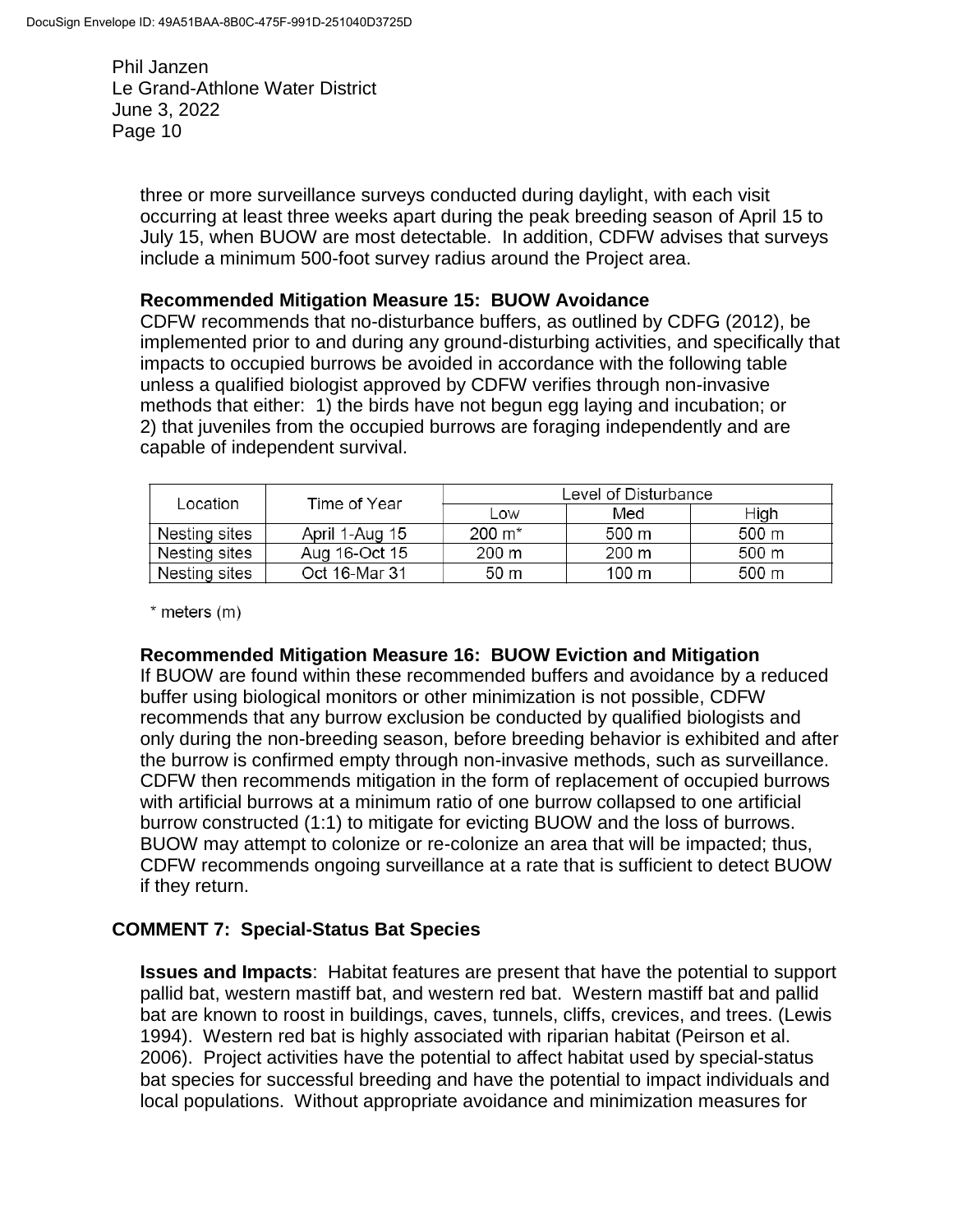> special-status bat species, potential significant impacts resulting from ground- and vegetation-disturbing activities associated with Project activities include habitat loss, inadvertent entrapment, roost abandonment, reduced reproductive success, reduction in health and vigor of young, and direct mortality of individuals.

### **Recommended Mitigation Measure 17: Bat Surveys**

CDFW recommends assessing presence/absence of special-status bat roosts by conducting surveys of suitable roosting habitat during the appropriate seasonal period of bat activity. CDFW recommends methods such as through evening emergence surveys or bat detectors to determine whether bats are present.

### **Recommended Mitigation Measure 18: Bat Roost Disturbance Minimization and Avoidance**

If bats are present, CDFW recommends that a 100-foot no-disturbance buffer be placed around the roost and that a qualified biologist who is experienced with bats monitor the roost for signs of disturbance to bats from Project activity. If a bat roost is identified and work is planned to occur during the breeding season, CDFW recommends that no disturbance to maternity roosts occurs and that CDFW be consulted to determine measures to prevent breeding disruption or failure.

# **COMMENT 8: Western Pond Turtle (WPT)**

**Issues and Impacts:** A review of aerial imagery shows requisite habitat features that WPT utilize for nesting, overwintering, dispersal, and basking occur in the Project area. These features include aquatic and terrestrial habitats such as streams, ponded areas, irrigation canals, riparian, and upland habitat. WPT are known to nest in the spring or early summer within 100 meters of a water body, although nest sites as far away as 500 meters have also been reported (Thomson et al. 2016). Noise, vegetation removal, movement of workers, construction and ground disturbance as a result of Project activities have the potential to significantly impact WPT populations. Without appropriate avoidance and minimization measures for WPT, potentially significant impacts associated with Project activities could include nest reduction, inadvertent entrapment, reduced reproductive success, reduction in health or vigor of eggs and/or young, and direct mortality.

### **Recommended Mitigation Measure 19: WPT Surveys**

CDFW recommends that a qualified biologist conduct focused surveys for WPT within 10 days prior to Project implementation. In addition, CDFW recommends focused surveys for nests if Project activity will occur during the egg-laying season of March through August.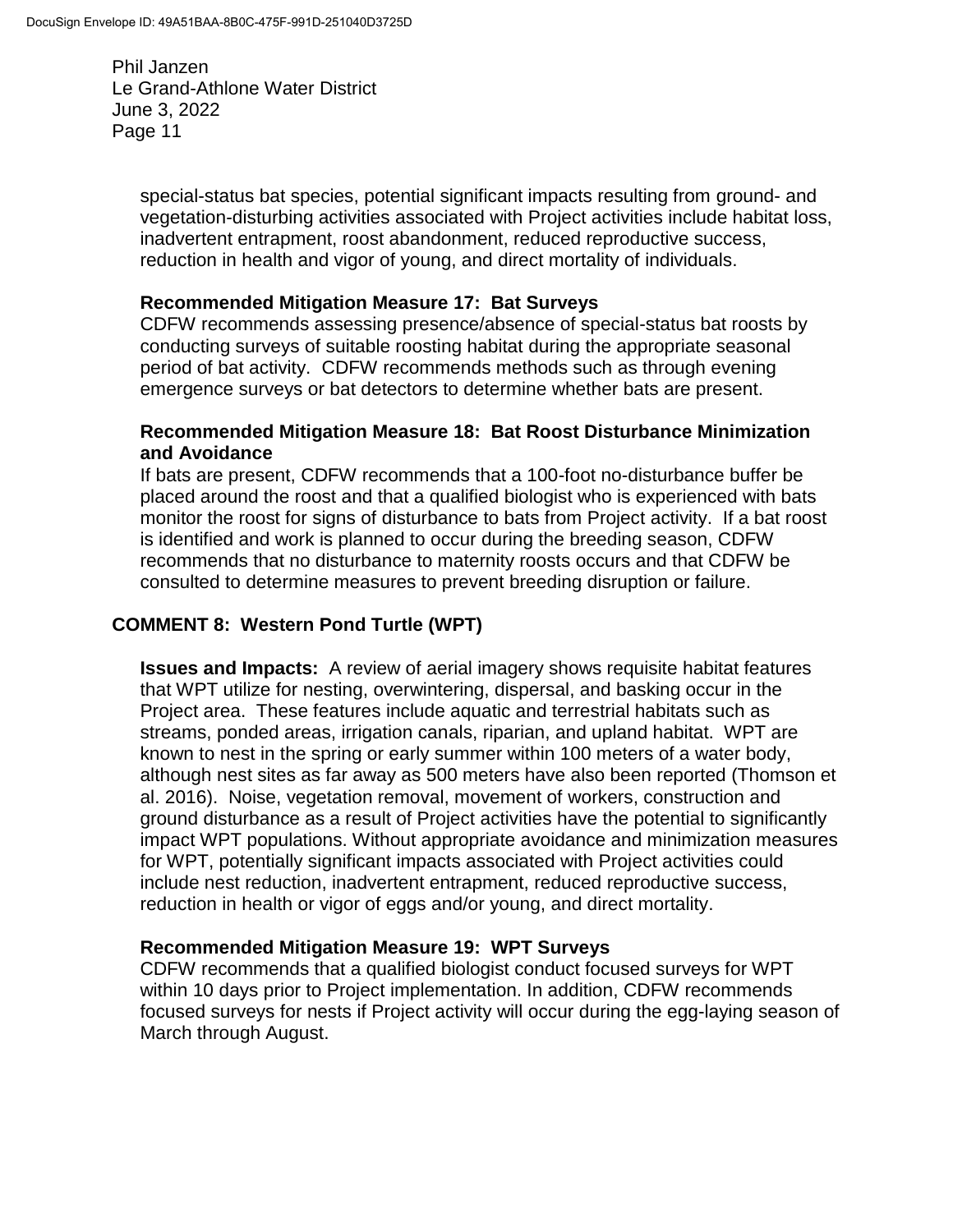# **Recommended Mitigation Measure 20: WPT Avoidance and Minimization**

CDFW recommends that any WPT nests that are discovered remain undisturbed with a no-disturbance buffer maintained around the nest until the eggs have hatched and neonates are no longer in the nest or Project areas. If WPT individuals are discovered at the site during surveys or Project activities, CDFW recommends that they be allowed to move out of the area of their own volition without disturbance.

### **COMMENT 9: Other State Species of Special Concern**

**Issues and Impacts:** American badger and western spadefoot are known to inhabit grassland and upland shrub areas with friable soils (Williams 1986, Thomson et al. 2016). These species have been documented to occur in the vicinity of the Project, which supports requisite habitat elements for these species (CDFW 2022), and habitat loss threatens these species (Williams 1986, Thomson et al. 2016). Habitat within and adjacent to the Project represents some of the only remaining undeveloped land in the vicinity, which is otherwise intensively managed for agriculture. Without appropriate avoidance and minimization measures for these species, potentially significant impacts associated with ground disturbance include habitat loss, nest/den/burrow abandonment, which may result in reduced health or vigor of eggs and/or young, and direct mortality.

### **Recommended Mitigation Measure 21: Surveys**

CDFW recommends that a qualified biologist conduct focused surveys for the species and their requisite habitat features to evaluate potential impacts resulting from ground and vegetation disturbance.

### **Recommended Mitigation Measure 22: Avoidance**

Avoidance whenever possible is encouraged via delineation and observance of a 50-foot no-disturbance buffer around dens of mammals like the American badger as well as the entrances of burrows that can provide refuge for small mammals, reptiles, and amphibians.

# **COMMENT 10: Special-Status Plants**

**Issues and Impacts:** Listed and other special-status plant species meeting the definition of rare or endangered under CEQA section 15380 are known to occur in the vicinity the Project. Greene's tuctoria, succulent owl's clover, San Joaquin Valley Orcutt grass, shining navarretia, and Merced phacelia have been documented within the Project vicinity (CDFW 2022). These and many other special-status plant species are threatened by grazing and agricultural, urban, and energy development. Many historical occurrences of these species are presumed extirpated (CNPS 2019). Though new populations have recently been discovered, impacts to existing populations have the potential to significantly impact populations of plant species.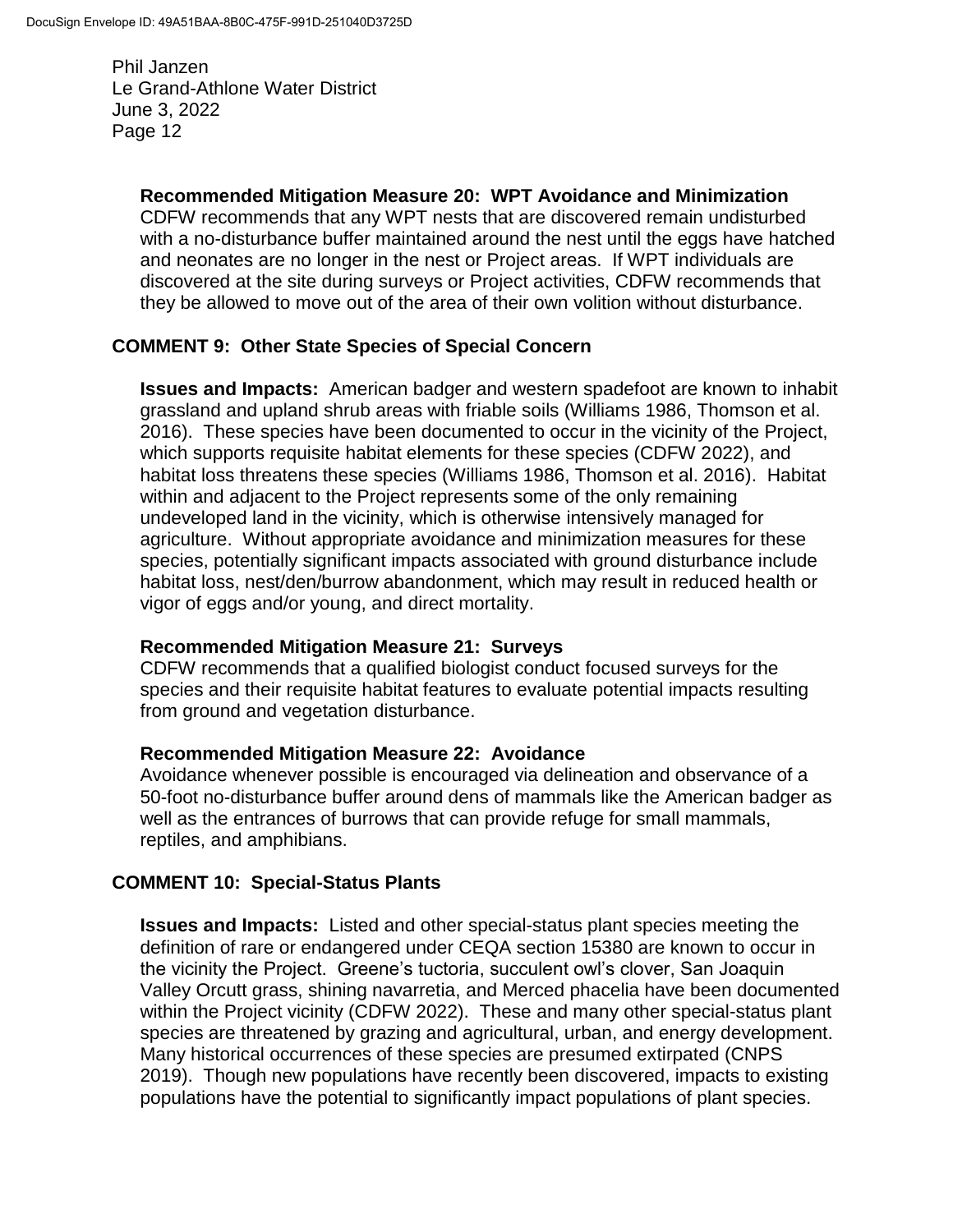> Without appropriate avoidance and minimization measures for special-status plants, potential significant impacts associated with subsequent construction include loss of habitat, loss or reduction of productivity, and direct mortality.

#### **Recommended Mitigation Measure 23: Special-Status Plant Surveys**

CDFW recommends that Project sites be surveyed for special-status plants by a qualified botanist following the *Protocols for Surveying and Evaluating Impacts to Special Status Native Plant Populations and Natural Communities* (CDFG 2018). This protocol, which is intended to maximize detectability, includes the identification of reference populations to facilitate the likelihood of field investigations occurring during the appropriate floristic period.

### **Recommended Mitigation Measure 24: Special-Status Plant Avoidance**

CDFW recommends that special-status plant species be avoided whenever possible by delineating and observing a no-disturbance buffer of at least 50 feet from the outer edge of the plant population(s) or specific habitat type(s) required by special-status plant species. If buffers cannot be maintained, then consultation with CDFW may be warranted to determine appropriate minimization and mitigation measures for impacts to special-status plant species.

### **Recommended Mitigation Measure 25: Listed Plant Species Take Authorization**

If a State-listed plant species is identified during botanical surveys, consultation with CDFW is warranted to determine if the Project can avoid take. If take cannot be avoided, take authorization is warranted. Take authorization would occur through issuance of an ITP, pursuant to Fish and Game Code section 2081, subdivision (b).

#### **Would the Project have a substantial adverse effect on any riparian habitat or other sensitive natural community identified in local or regional plans, policies, regulations, or by CDFW or USFWS?**

### **COMMENT 11: Wetland and Riparian Habitats**

**Issues and Impacts:** The Project area includes Owens, Mariposa, Little Deadman, Deadman, and Dutchman Creeks and associated riparian and wetland habitat features. The surrounding area is an agricultural landscape mosaic that also maintains undeveloped habitats and vernal pool habitat. Project activities such as water diversion and any associated ground disturbances have the potential to involve temporary and permanent impacts to these habitat features. Project activities have the potential to result in temporary and permanent impacts to these features through surface water diversion, habitat conversion, grading, fill, and related development. Riparian and associated floodplain and wetland areas are valuable for their ecosystem processes such as protecting water quality by filtering pollutants and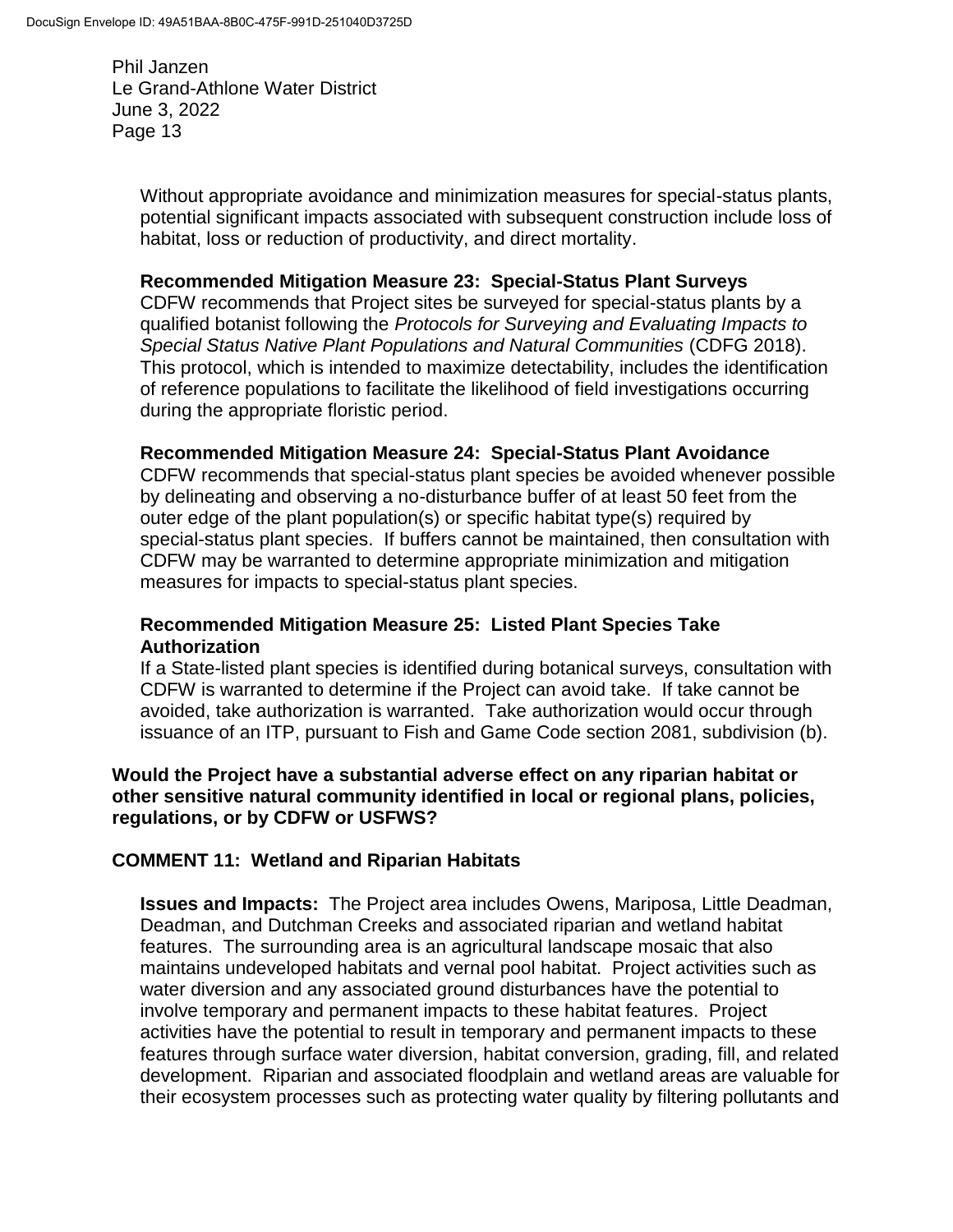> transforming nutrients, stabilizing stream banks to prevent erosion and sedimentation/siltation, and dissipating flow energy during flood conditions, thereby spreading the volume of surface water, reducing peak flows downstream, and increasing the duration of low flows by slowly releasing stored water into the channel through subsurface flow. The Fish and Game Commission policy regarding wetland resources discourages development or conversion of wetlands that results in any net loss of wetland acreage or habitat value. Habitat conversion, construction, grading, and fill activities within these features also has the potential to impact downstream waters as a result of Project site impacts leading to erosion, scour, and changes in stream morphology.

#### **Recommended Mitigation Measure 26: Stream and Wetland Mapping**

CDFW recommends that formal stream mapping and wetland delineation be conducted by a qualified biologist or hydrologist, as warranted, to determine the baseline location, extent, and condition of streams (including any floodplain) and wetlands within and adjacent to the Project area. Please note that while there is overlap, State and Federal definitions of wetlands differ, and complete stream mapping commonly differs from delineations used by the U.S. Army Corps of Engineers specifically to identify the extent of Waters of the U.S. Therefore, it is advised that the wetland delineation identify both State and Federal wetlands in the Project area, and that the full extent of all streams including floodplains, if present, be mapped within the Project area. CDFW advises that site map(s) depicting the extent of any activities that may affect wetlands, lakes, or streams be included with any Project site evaluations, to clearly identify areas where stream/riparian and wetland habitats could be impacted from Project activities.

#### **Recommended Mitigation Measure 27: Stream and Wetland Habitat Mitigation**

CDFW recommends that the potential direct and indirect impacts to stream/riparian and wetland habitat be analyzed according to each Project activity. Based on those potential impacts, CDFW recommends that the MND include measures to avoid, minimize, and/or mitigate those impacts. CDFW recommends that impacts to riparian habitat (i.e., biotic and abiotic features) take into account the effects to stream function and hydrology from riparian habitat loss or damage, as well as potential effects from the loss of riparian habitat to special-status species already identified herein. CDFW recommends that losses to wetland or riparian habitats be offset with corresponding habitat restoration incorporating native vegetation to replace the value to fish and wildlife provided by the habitats lost from Project implementation, to achieve a minimum no net loss of these habitats. If on-site restoration to replace habitats is not feasible, CDFW recommends offsite mitigation by restoring or enhancing in-kind riparian or wetland habitat and providing for its long-term management and protection, to ensure its persistence.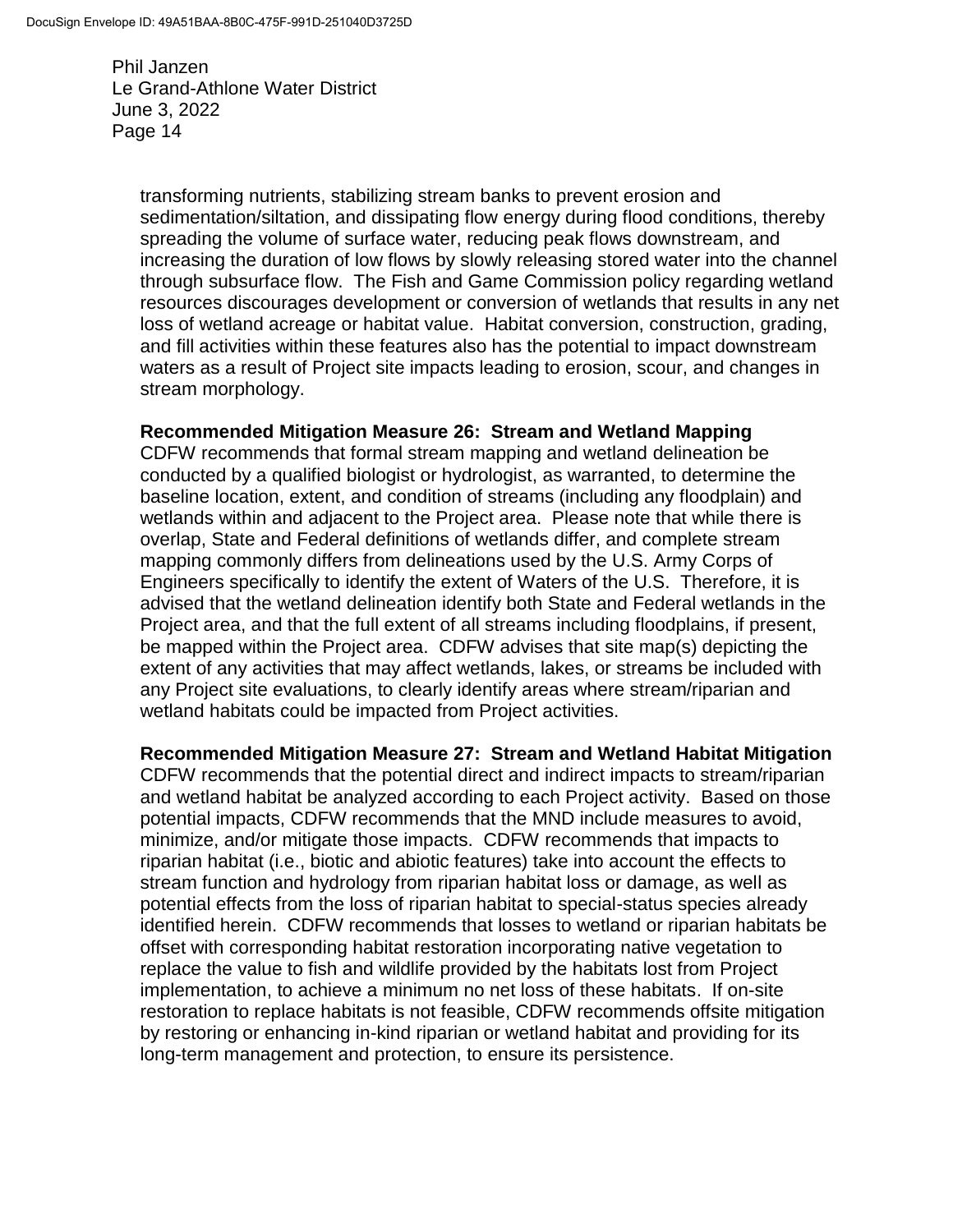### **COMMENT 12: Sustainable Groundwater Management Act (SGMA) and Groundwater Dependent Ecosystems**

**Issues and Impacts:** The MND is not clear in describing whether or how the Project will result in reduced surface flow in streams for the purpose of groundwater recharge and storage. CDFW is concerned that the proposed Project may result in direct and cumulative adverse impacts to the fish and wildlife and other public trust resources supported by streams and associated riparian habitats, and that any proposed reduction in surface flow may affect the sustainability of the riparian woodland and aquatic habitats within these streams.

Many sensitive ecosystems and public trust resources such as streams, springs, riparian areas, and wetlands are dependent on groundwater and interconnected surface waters. The Project is in the boundary for the San Joaquin Valley-Merced Subbasin located in the San Joaquin Valley Groundwater Basin (Groundwater Basin Number 5-022.04) and is within the Merced Subbasin Groundwater Sustainability Plan. The San Joaquin Valley-Merced Subbasin is listed as a high priority Subbasin by the California Department of Water Resources. SGMA defines sustainable groundwater management as "management and use of groundwater in a manner that can be maintained during the planning and implementation horizon without causing undesirable results (Water Code, § 10721 (v))." Significant and undesirable results that may result from Project related activities and have adverse impacts to groundwater dependent ecosystems include chronic lowering of groundwater levels, reduction of groundwater storage, degraded water quality, land subsidence, and depletions of interconnected surface water that have an adverse impact on beneficial uses of surface water. Project-related activities may result in significant and adverse impacts to groundwater dependent ecosystems including wetland and riparian habitats and the species dependent upon these habitats.

# **Analysis Recommendations:**

- CDFW recommends that the MND include an analysis of Project-related activities in relation to the Merced Subbasin Groundwater Sustainability Plan, including analysis of potential undesirable results and adverse impacts to groundwater dependent ecosystems and the biological resources listed above.
- CDFW recommends that the MND analyze how the Project may affect surface and subsurface water levels, including drawdown from confined aquifers.
- CDFW recommends a hydrologic study or other information that identifies and analyzes the impacts to the aquatic ecosystems and any fisheries that may result from Project implementation, including on-site a well as potential offsite, downstream impacts.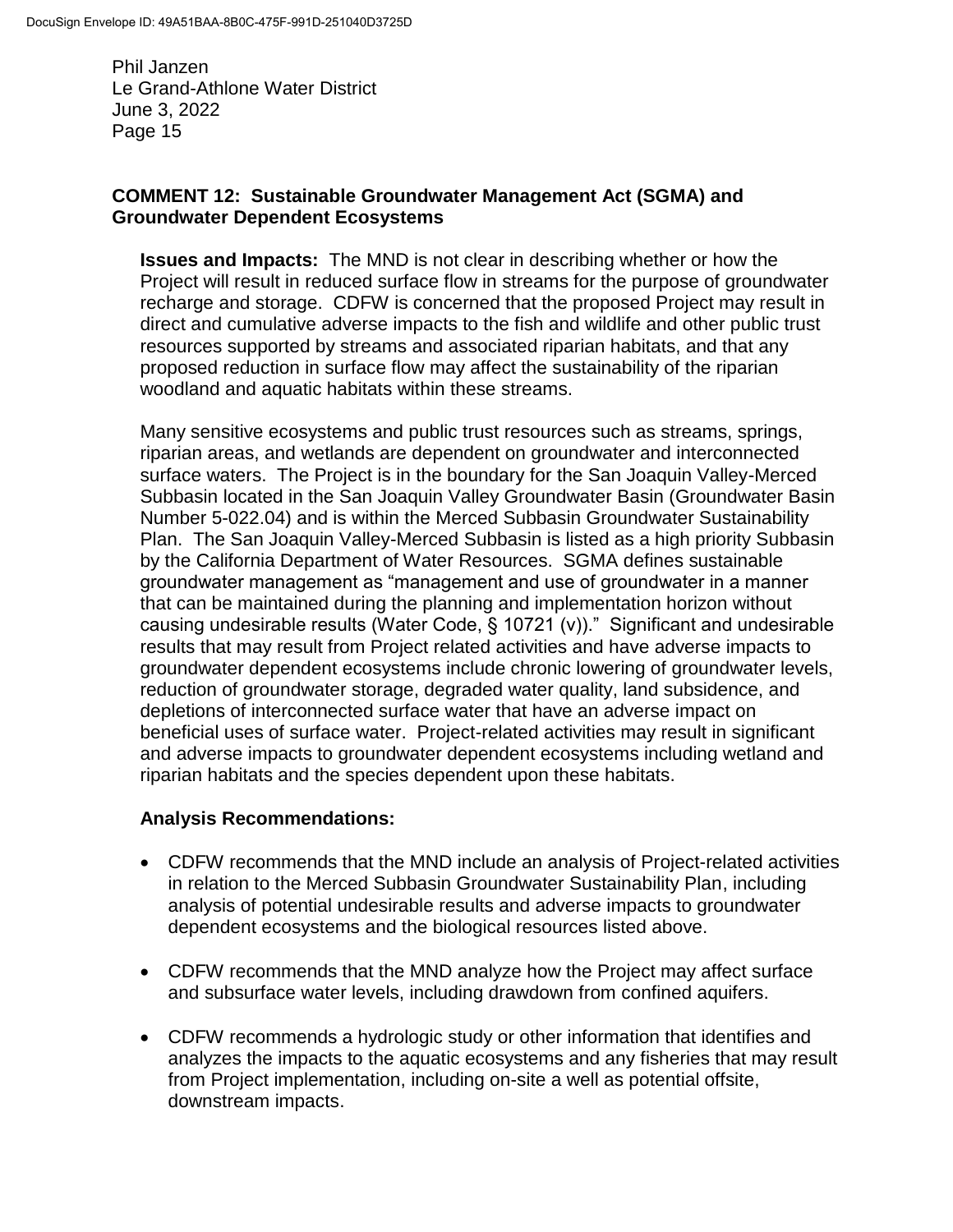> CDFW recommends that the MND include specific triggers for evaluating changes to surface and ground water levels and monitoring wetland and riparian habitats that would be affected by these changes.

### **Recommended Mitigation Measure 28: Groundwater Dependent Ecosystem Monitoring and Mitigation**

CDFW recommends that the MND include requirements to identify, evaluate, and monitor all groundwater dependent ecosystems that would be affected by Project activities, and develop a plan to offset losses of groundwater dependent ecosystems caused by changes in hydrology associated with the Project, with mitigation for impacted habitat value and function.

# **COMMENT 13: Water Rights and Impacts from Surface Water Diversion:**

**Issues and Impacts:** Section 2.1.7 of the MND states that the Project would create a way for the capture and recharge of flood flows, introducing a new surface water supply source; however, the Project description in the MND is not clear in describing whether the Project will result in the diversion of unallocated surface flow for the purpose of groundwater storage. As stated previously, the capture of unallocated surface flows to artificially recharge groundwater aquifers is subject to appropriation and approval by the SWRCB pursuant to Water Code section 1200 et seq. CDFW, as Trustee Agency, is consulted by the SWRCB during the water rights process to provide terms and conditions designed to protect fish and wildlife prior to appropriation of the State's water resources. Given the potential for impacts to sensitive species and their habitats, it is advised that required consultation with CDFW occur well in advance of the SWRCB water right application process.

### **Analysis Recommendations:**

- CDFW recommends that the MND include a detailed description of the water rights and water entitlements that would pertain to the Project and address any applications or change petitions that may be filed.
- CDFW recommends that the MND analyze how the Project may affect surface and subsurface water levels.
- CDFW recommends a hydrologic study, water availability analysis, and/or other information that identifies and analyzes the impacts to aquatic ecosystems and fish and wildlife resources that may result from Project-related surface water diversion, including diversion for groundwater storage.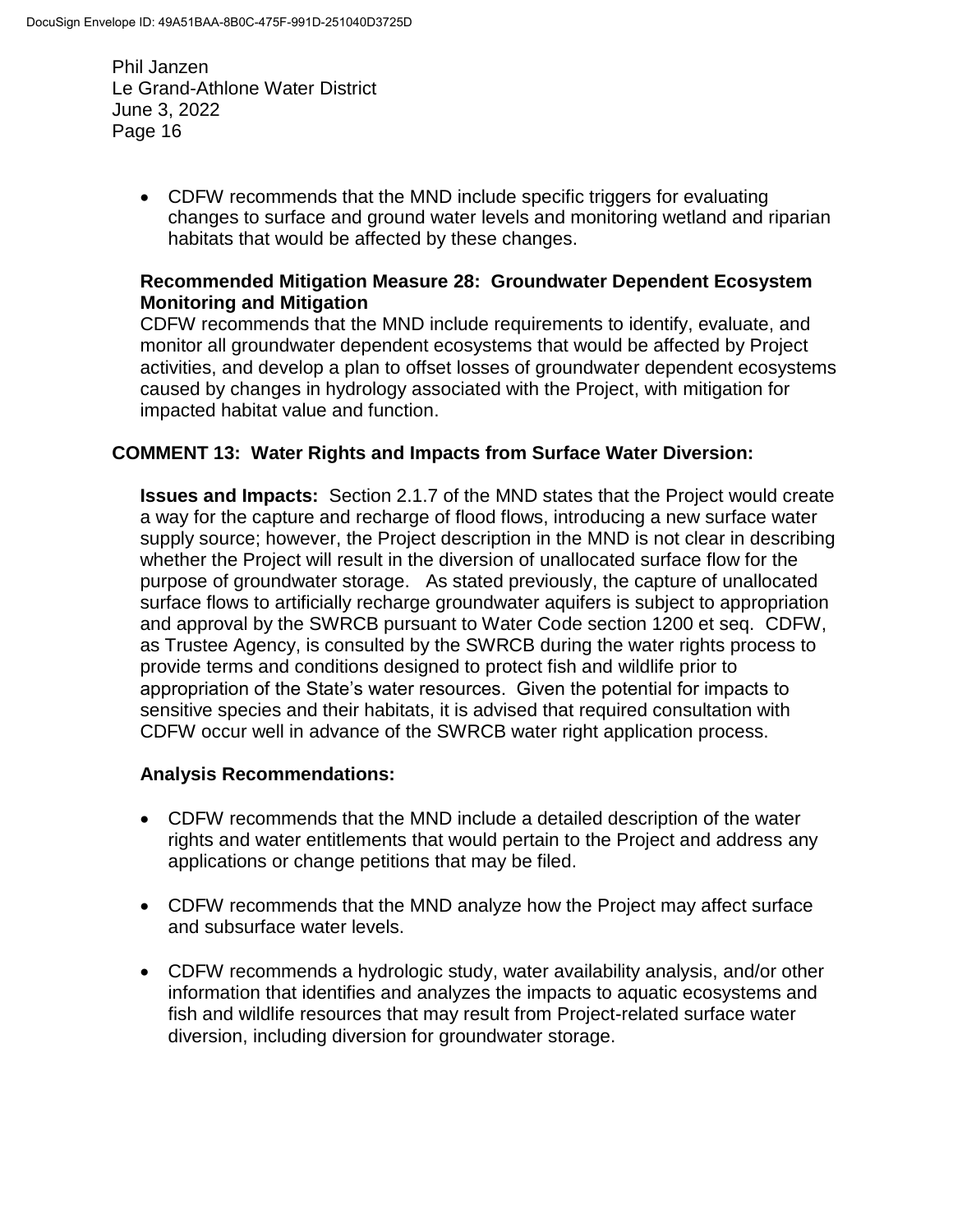> CDFW recommends that the MND include specific triggers for evaluating changes to surface flow and subsurface water levels, and monitoring wetland and riparian habitats that would be affected by these changes.

### **Recommended Mitigation Measure 29: Aquatic Ecosystem Monitoring and Mitigation**

CDFW recommends that the MND include requirements to identify, evaluate, and monitor all aquatic ecosystems and fish and wildlife resources therein that would be affected by Project activities related to surface water diversion, and develop a plan to offset losses caused by changes in hydrology associated with the Project, including mitigation for impacted habitat value and function.

### **Editorial Comments and/or Suggestions**

**Lake and Streambed Alteration:** Project activities that have the potential to substantially change the bed, bank, and channel of streams and associated riparian and wetland habitat that are subject to CDFW's regulatory authority pursuant Fish and Game Code section 1600 et seq. Fish and Game Code section 1602 requires an entity to notify CDFW prior to commencing any activity that may (a) substantially divert or obstruct the natural flow of any river, stream, or lake; (b) substantially change or use any material from the bed, bank, or channel of any river, stream, or lake (including the removal of riparian vegetation): (c) deposit debris, waste or other materials that could pass into any river, stream, or lake. "Any river, stream, or lake" includes those that are ephemeral or intermittent as well as those that are perennial. CDFW is required to comply with CEQA in the issuance of a Lake or Streambed Alteration (LSA) Agreement; therefore, if the CEQA document approved for the Project does not adequately describe the Project and its impacts, a subsequent CEQA analysis may be necessary for LSA Agreement issuance. Additional information on notification requirements is available through the Central Region LSA Program at (559) 243-4593 or [R4LSA@wildlife.ca.gov](mailto:R4LSA@wildlife.ca.gov) and the CDFW website: [https://wildlife.ca.gov/Conservation/LSA.](https://wildlife.ca.gov/Conservation/LSA)

**Nesting birds:** CDFW has jurisdiction over actions with potential to result in the disturbance or destruction of active nest sites or the unauthorized take of birds. Fish and Game Code sections that protect birds, their eggs and nests include sections 3503 (regarding unlawful take, possession or needless destruction of the nest or eggs of any bird), 3503.5 (regarding the take, possession or destruction of any birds-of-prey or their nests or eggs), and 3513 (regarding unlawful take of any migratory nongame bird).

CDFW encourages that Project implementation occur during the bird non-nesting season; however, if Project activities must occur during the breeding season (i.e., February through mid-September), the Project applicant is responsible for ensuring that implementation of the Project does not result in violation of the Migratory Bird Treaty Act or relevant Fish and Game Code sections as referenced above.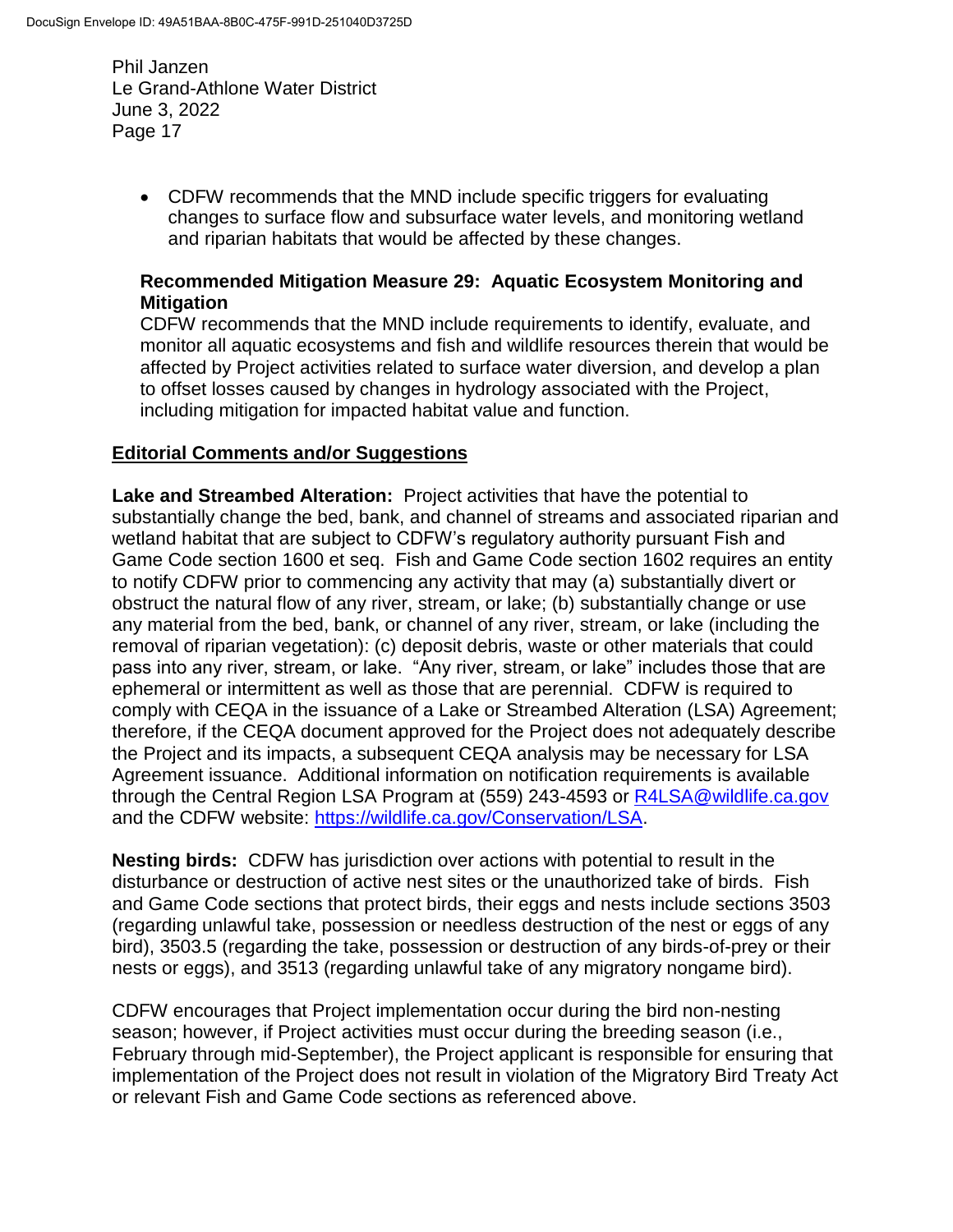To evaluate Project-related impacts to nesting birds, CDFW recommends that a qualified wildlife biologist conduct pre-activity surveys for active nests no more than 10 days prior to the start of ground disturbance to maximize the probability that nests that could potentially be impacted by the Project are detected. CDFW also recommends that surveys cover a sufficient area around the work site to identify nests and determine their status. A sufficient area means any area potentially affected by the Project. In addition to direct impacts (i.e., nest destruction), noise, vibration, and movement of workers or equipment could also affect nests. Prior to initiation of construction activities, CDFW recommends that a qualified biologist conduct a survey to establish a behavioral baseline of all identified nests. Once construction begins, CDFW recommends that a qualified biologist continuously monitor nests to detect behavioral changes resulting from the Project. If behavioral changes occur, CDFW recommends that the work causing that change cease and that CDFW be consulted for additional avoidance and minimization measures.

If continuous monitoring of identified nests by a qualified wildlife biologist is not feasible, CDFW recommends a minimum no-disturbance buffer of 250 feet around active nests of non-listed bird species and a 500-foot no-disturbance buffer around active nests of non-listed raptors. These buffers are advised to remain in place until the breeding season has ended or until a qualified biologist has determined that the birds have fledged and are no longer reliant upon the nest or parental care for survival. Variance from these no-disturbance buffers is possible when there is compelling biological or ecological reason to do so, such as when the construction area would be concealed from a nest site by topography. CDFW recommends that a qualified wildlife biologist advise and support any variance from these buffers.

**Endangered Species Act Consultation:** CDFW recommends consultation with the USFWS prior to Project ground disturbance, due to potential impacts to Federal listed species. Take under the ESA is more stringently defined than under CESA; take under ESA may also include significant habitat modification or degradation that could result in death or injury to a listed species, by interfering with essential behavioral patterns such as breeding, foraging, or nesting.

### **ENVIRONMENTAL DATA**

CEQA requires that information developed in environmental impact reports and negative declarations be incorporated into a database that may be used to make subsequent or supplemental environmental determinations (Pub. Resources Code, § 21003, subd. (e)). Accordingly, please report any special-status species and natural communities detected during Project surveys to the California Natural Diversity Database (CNDDB). The CNDDB field survey form can be obtained at the following link:<https://www.wildlife.ca.gov/Data/CNDDB/Submitting-Data>. The completed form can be mailed electronically to CNDDB at the following email address: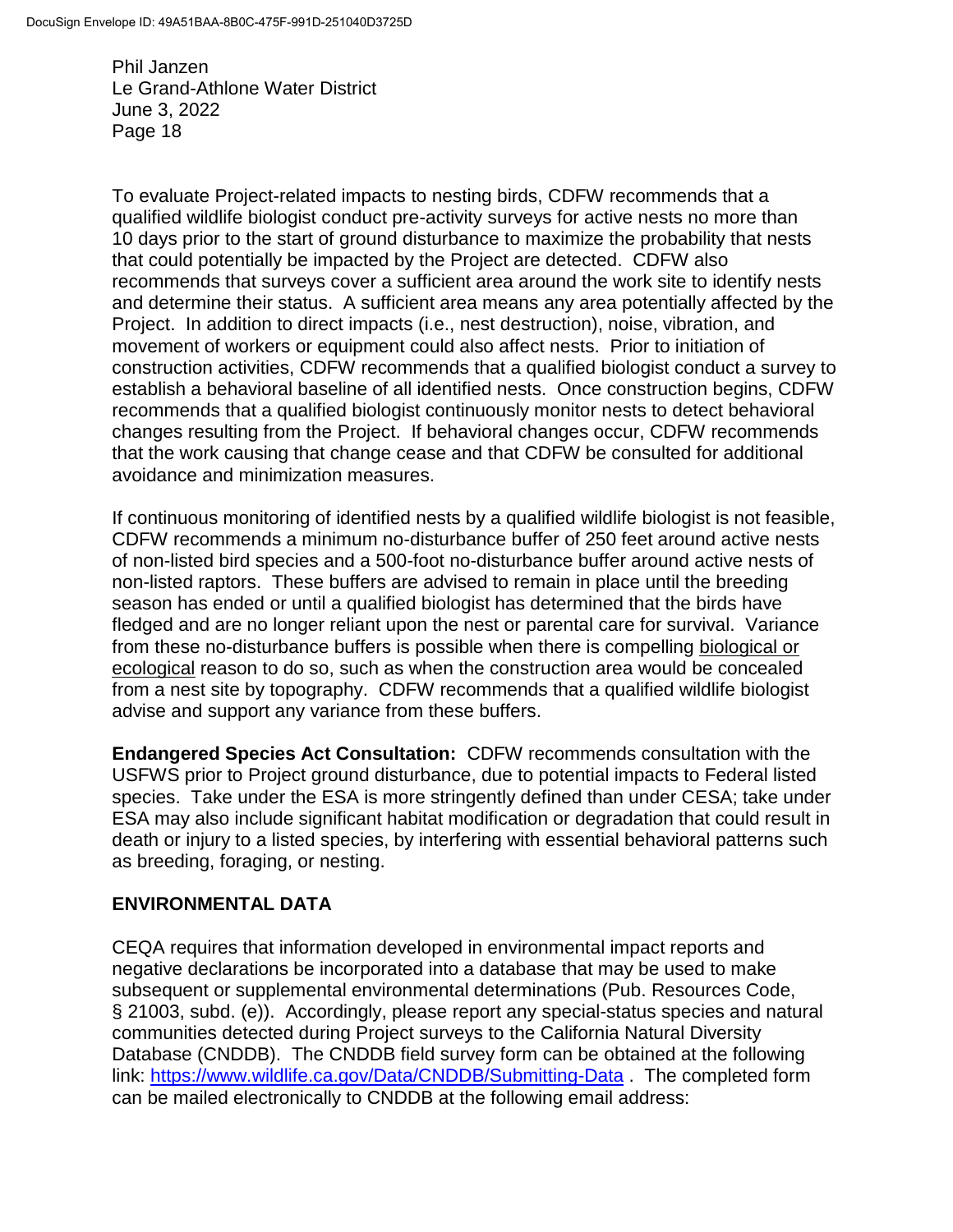[CNDDB@wildlife.ca.gov.](mailto:cnddb@dfg.ca.gov) The types of information reported to CNDDB can be found at the following link: [https://www.wildlife.ca.gov/Data/CNDDB/Plants-and-Animals.](https://www.wildlife.ca.gov/Data/CNDDB/Plants-and-Animals)

## **FILING FEES**

The Project, as proposed, would have an impact on fish and/or wildlife, and assessment of filing fees is necessary. Fees are payable upon filing of the Notice of Determination by the Lead Agency and serve to help defray the cost of environmental review by CDFW. Payment of the fee is required in order for the underlying project approval to be operative, vested, and final (Cal. Code Regs, tit. 14, § 753.5; Fish & G. Code, § 711.4; Pub. Resources Code, § 21089).

### **CONCLUSION**

CDFW appreciates the opportunity to comment on the MND to assist the District in identifying and mitigating Project impacts on biological resources. If you have questions regarding this letter, please contact Annette Tenneboe, Senior Environmental Scientist (Specialist), at (559) 580-3202 or by email at [Annette.Tenneboe@wildlife.ca.gov.](mailto:Annette.Tenneboe@wildlife.ca.gov)

Sincerely,

-DocuSigned by: Valerie Cook

<sup>— 96D42C58E092466...</sup><br>Valerie Cook Acting Regional Manager

**Attachment** 

ec: Office of Planning and Research State Clearinghouse

> Brad Samuelson District Representative, Water and Land Solutions, LLC [bsamuelson@waterandlandsolutions.com](mailto:bsamuelson@waterandlandsolutions.com)

Annette Tenneboe Gretchen Murphey California Department of Fish and Wildlife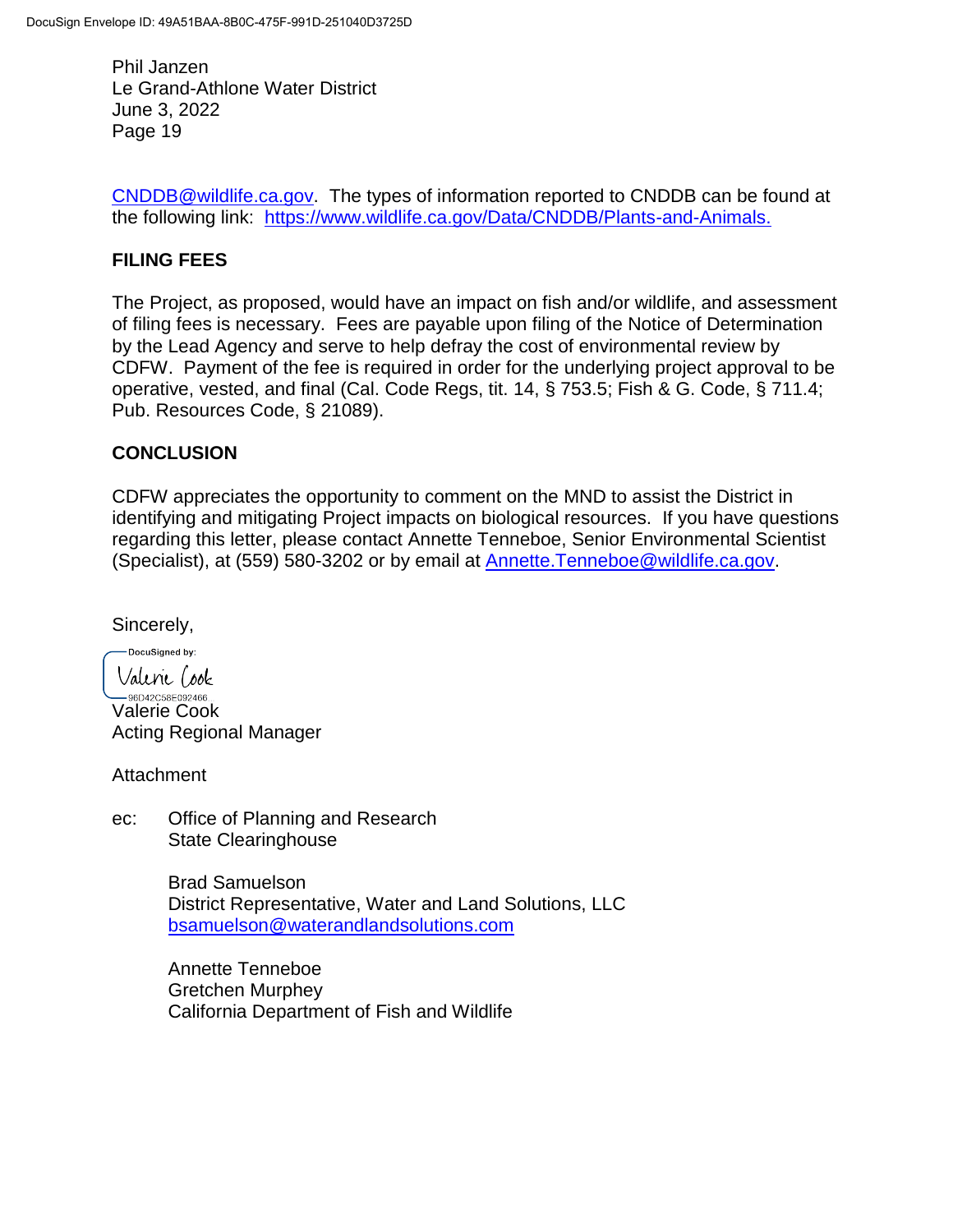## **REFERENCES**

- California Burrowing Owl Consortium (CBOC). 1993. Burrowing Owl Survey Protocol and Mitigation Guidelines. <https://nrm.dfg.ca.gov/FileHandler.ashx?DocumentID=83842&inline>
- California Department of Fish and Wildlife (CDFW). 2012. Staff Report on Burrowing Owl Mitigation. <https://nrm.dfg.ca.gov/FileHandler.ashx?DocumentID=83843&inline>
- CDFW. 2015a. Staff Guidance Regarding Avoidance of Impacts to Tricolored Blackbird Breeding Colonies on Agricultural Fields in 2015. March 19, 2015.
- CDFW. 2015b. California Tiger Salamander Technical Review Habitat, Impacts and Conservation. California Department of Fish and Wildlife, October 2015.
- CDFW. 2016. Five Year Status Review for Swainson's Hawk (*Buteo swainsoni*). California Department of Fish and Wildlife. April 11, 2016.
- CDFW. 2018. Protocols for Surveying and Evaluating Impacts to Special Status Native Plant Populations and Sensitive Natural Communities. California Department of Fish and Wildlife. March 20, 2018.
- CDFW. 2022. Biogeographic Information and Observation System (BIOS). [https://www.wildlife.ca.gov/Data/BIOS.](https://www.wildlife.ca.gov/Data/BIOS) Accessed 23 May 2022
- California Native Plant Society (CNPS). 2019. Inventory of Rare and Endangered Plants of California (online edition, v8-03 0.39). Website http://www.rareplants.cnps.org.
- Cypher, B. and N. Frost. 1999. Condition of San Joaquin kit foxes in urban and exurban habitats. Journal of Wildlife Management 63: 930–938.
- Cypher, B.L., S.E. Phillips, and P.A. Kelly. 2013. Quantity and distribution of suitable habitat for endangered San Joaquin kit foxes: conservation implications. Canid Biology & Conservation 16(7): 25-31. [http://www.canids.org/CBC/16/San\\_Joaquin\\_kit\\_fox\\_habitat\\_suitability.pdf](http://www.canids.org/CBC/16/San_Joaquin_kit_fox_habitat_suitability.pdf)
- Driscoll, D.E. 2010. Protocol for Golden Eagle Occupancy, Reproduction, and Prey Population Assessment. American Eagle Research Institute, Apache Jct., AZ. 55pp.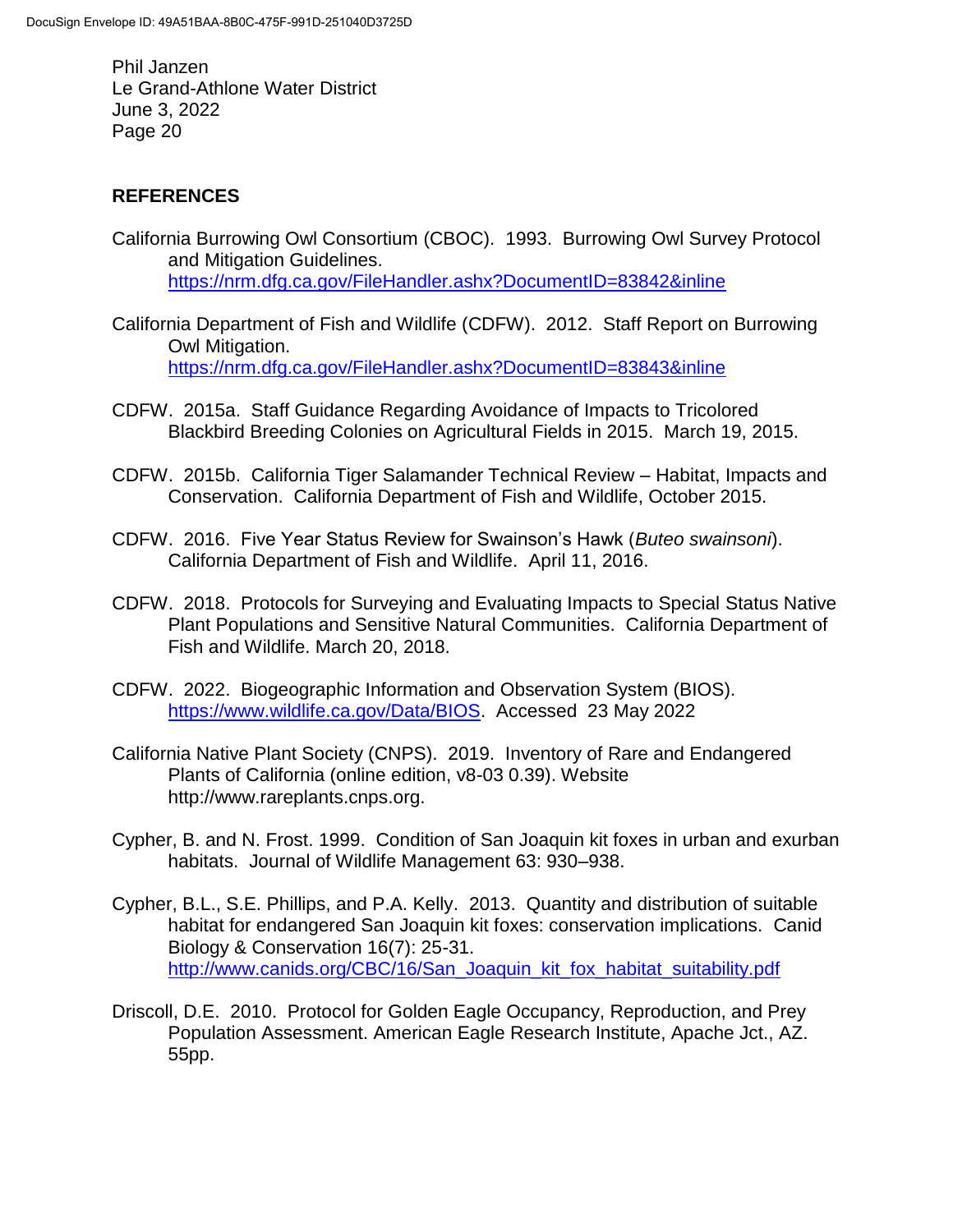- Gervais, J.A., D.K. Rosenberg, and L.A. Comrack. 2008. Burrowing Owl (*Athene cunicularia*) *In* California Bird Species of Special Concern: A ranked assessment of species, subspecies, and distinct populations of birds of immediate conservation concern in California (W. D. Shuford and T. Gardali, editors). Studies of Western Birds 1. Western Field Ornithologists, Camarillo, California, and California Department of Fish and Game, Sacramento.
- Jackman, R.E. and J.M. Jenkins. 2004. Protocol for Evaluating Bald Eagle Habitat and Populations in California. Prepared for U.S. Fish and Wildlife Service Endangered Species Division, Sacramento, CA, USA.
- Kelsey, R. 2008. Results of the tricolored blackbird 2008 census. Report submitted to U.S. Fish and Wildlife Service, Portland, OR, USA.
- Lewis, S.E. 1994. Night roosting ecology of pallid bats (*Antrozous pallidus*) in Oregon. The American Midland Naturalist, Vol. 132, pp. 219-226.
- Meese, R.J., E.C. Beedy, and W.J. Hamilton, III. 2014. Tricolored blackbird (*Agelaius tricolor*), The Birds of North America (P. G. Rodewald, Ed.). Ithaca: Cornell Lab of Ornithology; Retrieved from the Birds of North America: [https://birdsna](https://birdsna-org.bnaproxy.birds.cornell.edu/Species-Account/bna/species/tribla)[org.bnaproxy.birds.cornell.edu/Species-Account/bna/species/tribla.](https://birdsna-org.bnaproxy.birds.cornell.edu/Species-Account/bna/species/tribla) Accessed December 15, 2017.
- Meese, R.J. 2017. Results of the 2017 Tricolored Blackbird Statewide Survey. California Department of Fish and Wildlife, Wildlife Branch, Nongame Wildlife Program Report 2017-04, Sacramento, CA. 27 pp. + appendices.
- Orians, G.H. 1961. The ecology of blackbird (*Agelaius*) social systems. Ecological Monographs 31(3): 285–312.
- Pierson, E.D., W.E. Rainey, and C. Corben. 2006. Distribution and status of Western red bats (*Lasiurus blossevillii*) in California. Calif. Dept. Fish and Game, Habitat Conservation Planning Branch, Species Conservation and Recovery Program Report 2006-04, Sacramento, CA. 45 pp.
- Shaffer, H.B., J.R. Johnson, and I.J. Wang. 2013. Conservation Genetics of California tiger salamanders. Final Report prepared for Central Valley Project Conservation Program, Bureau of Reclamation, Sacramento, California.
- Steidl, R.J., K.D. Kozie, G.J. Dodge, T. Pehovski, and E.R. Hogan. 1993. Effects of human activity on breeding behavior of golden eagles in Wrangell-St. Elias National Park and Preserve; a preliminary assessment. Copper Center, AK: National Park Service, Wrangell-St. Elias National Park Preserve.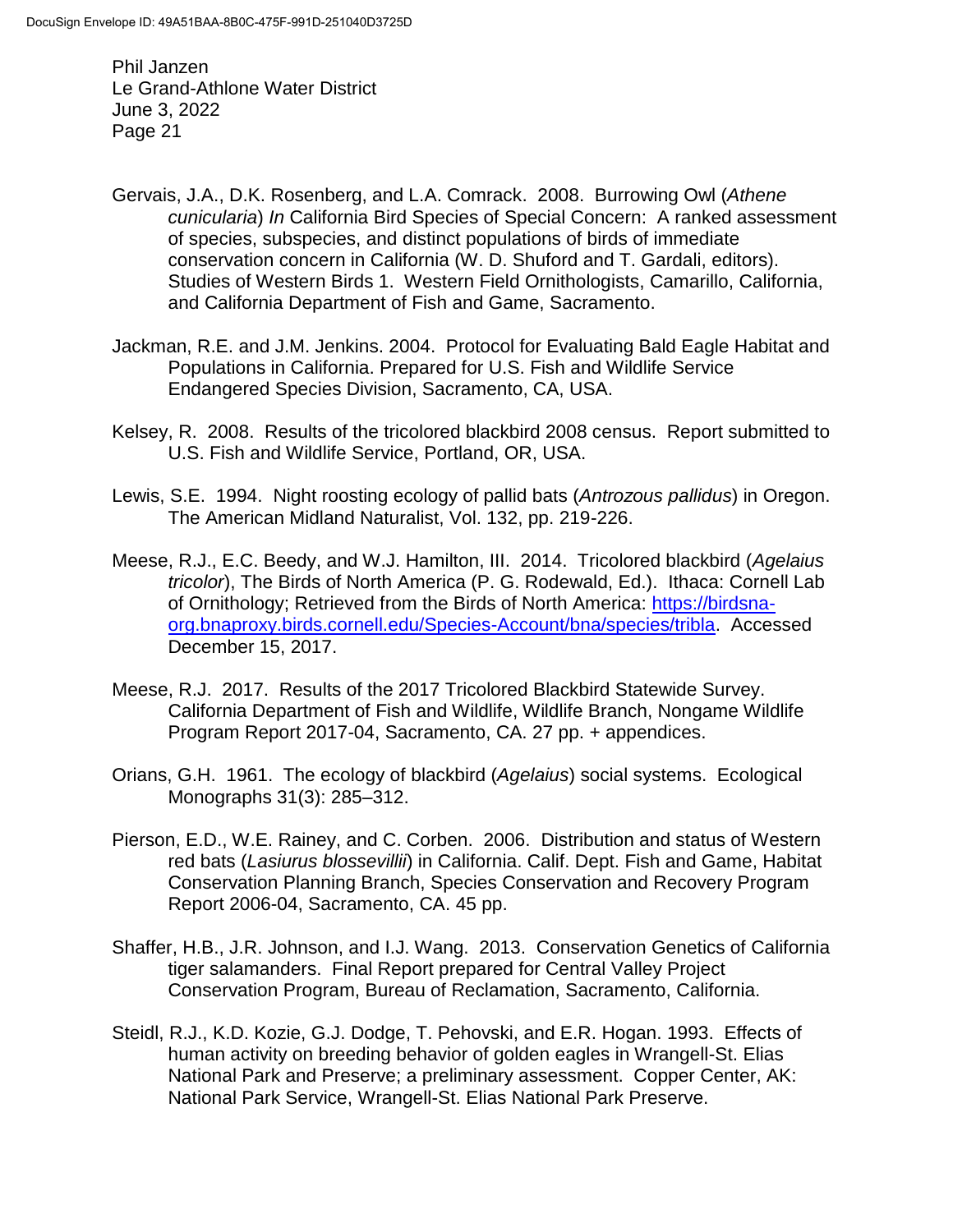- Swainson's Hawk Technical Advisory Committee (SWHA TAC). 2000. Recommended Timing and Methodology for Swainson's Hawk Nesting Surveys in California's Central Valley. <https://nrm.dfg.ca.gov/FileHandler.ashx?DocumentID=83990&inline>
- Thomson, R.C., A.N. Wright, and H.B. Shaffer. 2016. California Amphibian and Reptile Species of Special Concern. California Department of Fish and Wildlife and University of California Press: 84-92.
- United States Fish and Wildlife Service (USFWS). 2003. Interim Guidance on Site Assessment and Field Surveys for Determining Presence or a Negative Finding of the California Tiger Salamander, October 2003.
- USFWS. 2011. Standard Recommendations for the Protection of the San Joaquin Kit Fox Prior to or During Ground Disturbance. United States Fish and Wildlife Service. January 2011. [https://www.fws.gov/sacramento/es/Survey-Protocols-](https://www.fws.gov/sacramento/es/Survey-Protocols-Guidelines/Documents/kitfox_standard_rec_2011.pdf)[Guidelines/Documents/kitfox\\_standard\\_rec\\_2011.pdf](https://www.fws.gov/sacramento/es/Survey-Protocols-Guidelines/Documents/kitfox_standard_rec_2011.pdf)
- USFWS. 2017. Recovery Plan for the Central California Distinct Population Segment of the California Tiger Salamander (*Ambystoma californiense*). U. S. Fish and Wildlife Service, Region 8, Sacramento, California. June 2017.
- Weintraub, K., T.L. George, and S.J. Dinsmore. 2016. Nest survival of tricolored blackbirds in California's Central Valley. Condor 118(4): 850–861.
- Williams, D.F. 1986. Mammalian species of special concern in California. Calif. Dept. Fish and Game, Sacramento. Admin. Rep. 86-1. 112pp.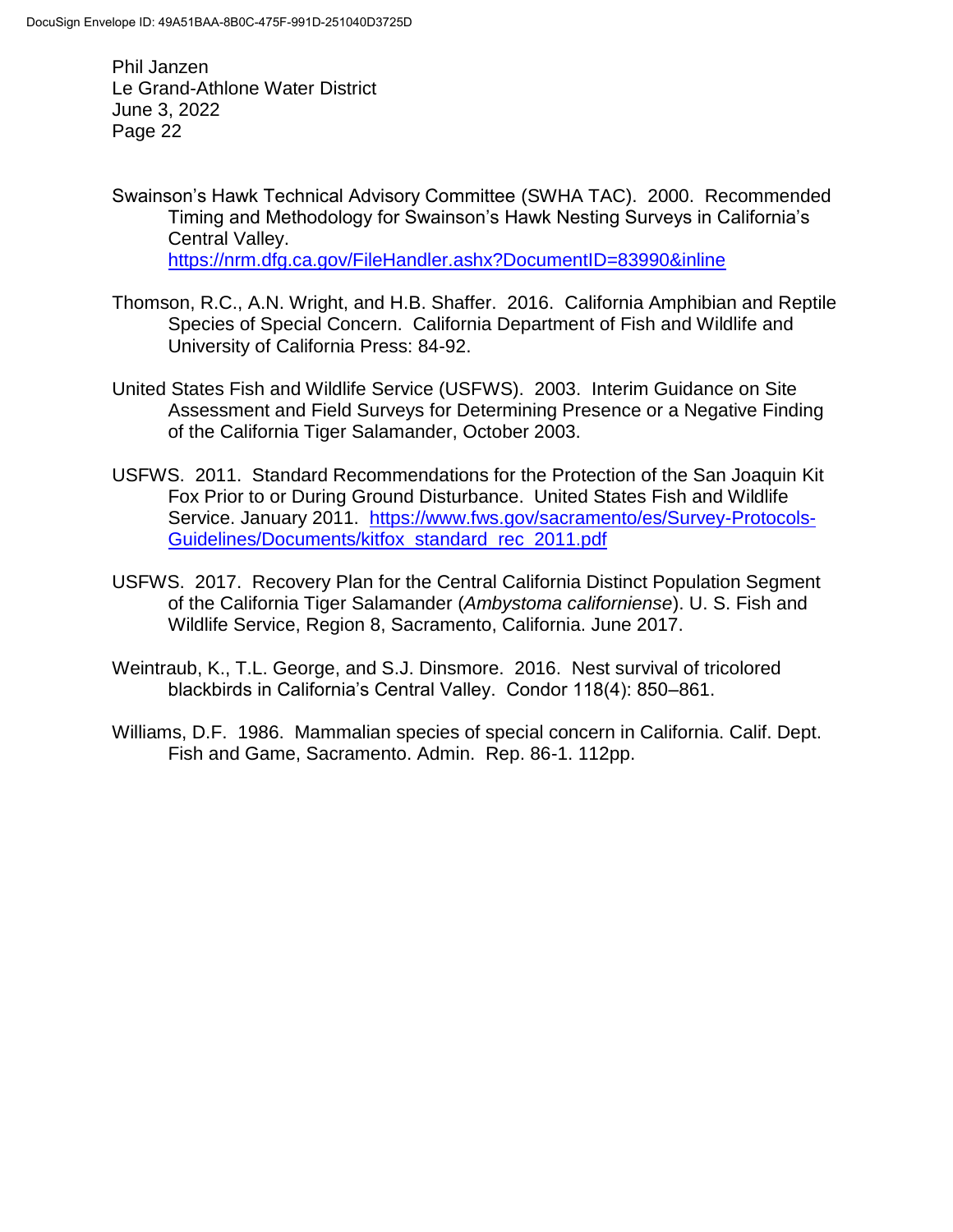# **Attachment 1**

### **CALIFORNIA DEPARTMENT OF FISH AND WILDLIFE RECOMMENDED MITIGATION MONITORING AND REPORTING PROGRAM (MMRP)**

# **PROJECT: Le Grand-Athlone Water District Merced Irrigation District Canal Intertie Project**

### **STATE CLEARINGHOUSE NO. 2022050049**

| <b>RECOMMENDED MITIGATION</b>                                              | <b>STATUS/DATE/INITIALS</b> |  |  |  |
|----------------------------------------------------------------------------|-----------------------------|--|--|--|
| <b>MEASURES</b>                                                            |                             |  |  |  |
| <b>Before Project Activity</b>                                             |                             |  |  |  |
| <b>Recommended Mitigation Measure 1:</b>                                   |                             |  |  |  |
| <b>SJKF Surveys and Minimization</b>                                       |                             |  |  |  |
| <b>Recommended Mitigation Measure 2:</b>                                   |                             |  |  |  |
| <b>SJKF Take Authorization</b>                                             |                             |  |  |  |
| <b>Recommended Mitigation Measure 3:</b>                                   |                             |  |  |  |
| <b>Focused SWHA Surveys</b>                                                |                             |  |  |  |
| <b>Recommended Mitigation Measure 4:</b>                                   |                             |  |  |  |
| <b>SWHA No-Disturbance Buffer</b>                                          |                             |  |  |  |
| <b>Recommended Mitigation Measure 5:</b>                                   |                             |  |  |  |
| <b>SWHA Take Authorization</b>                                             |                             |  |  |  |
| <b>Recommended Mitigation Measure 6:</b>                                   |                             |  |  |  |
| <b>Focused Surveys for Nesting Eagles</b>                                  |                             |  |  |  |
| <b>Recommended Mitigation Measure 7:</b>                                   |                             |  |  |  |
| <b>Eagle Nest Avoidance</b>                                                |                             |  |  |  |
| <b>Recommended Mitigation Measure 8:</b>                                   |                             |  |  |  |
| <b>TRBL Surveys</b>                                                        |                             |  |  |  |
| <b>Recommended Mitigation Measure 9:</b>                                   |                             |  |  |  |
| <b>TRBL Colony Avoidance</b>                                               |                             |  |  |  |
| <b>Recommended Mitigation Measure 10:</b>                                  |                             |  |  |  |
| <b>TRBL Take Authorization</b>                                             |                             |  |  |  |
| <b>Recommended Mitigation Measure 11:</b>                                  |                             |  |  |  |
| <b>Focused CTS Surveys</b>                                                 |                             |  |  |  |
| <b>Recommended Mitigation Measure 12:</b>                                  |                             |  |  |  |
| <b>CTS Avoidance</b>                                                       |                             |  |  |  |
| <b>Recommended Mitigation Measure 13:</b><br><b>CTS Take Authorization</b> |                             |  |  |  |
|                                                                            |                             |  |  |  |
| <b>Recommended Mitigation Measure 14:</b><br><b>BUOW Surveys</b>           |                             |  |  |  |
| <b>Recommended Mitigation Measure 15:</b>                                  |                             |  |  |  |
| <b>BUOW Avoidance</b>                                                      |                             |  |  |  |
| <b>Recommended Mitigation Measure 16:</b>                                  |                             |  |  |  |
| <b>BUOW Eviction and Mitigation</b>                                        |                             |  |  |  |
|                                                                            |                             |  |  |  |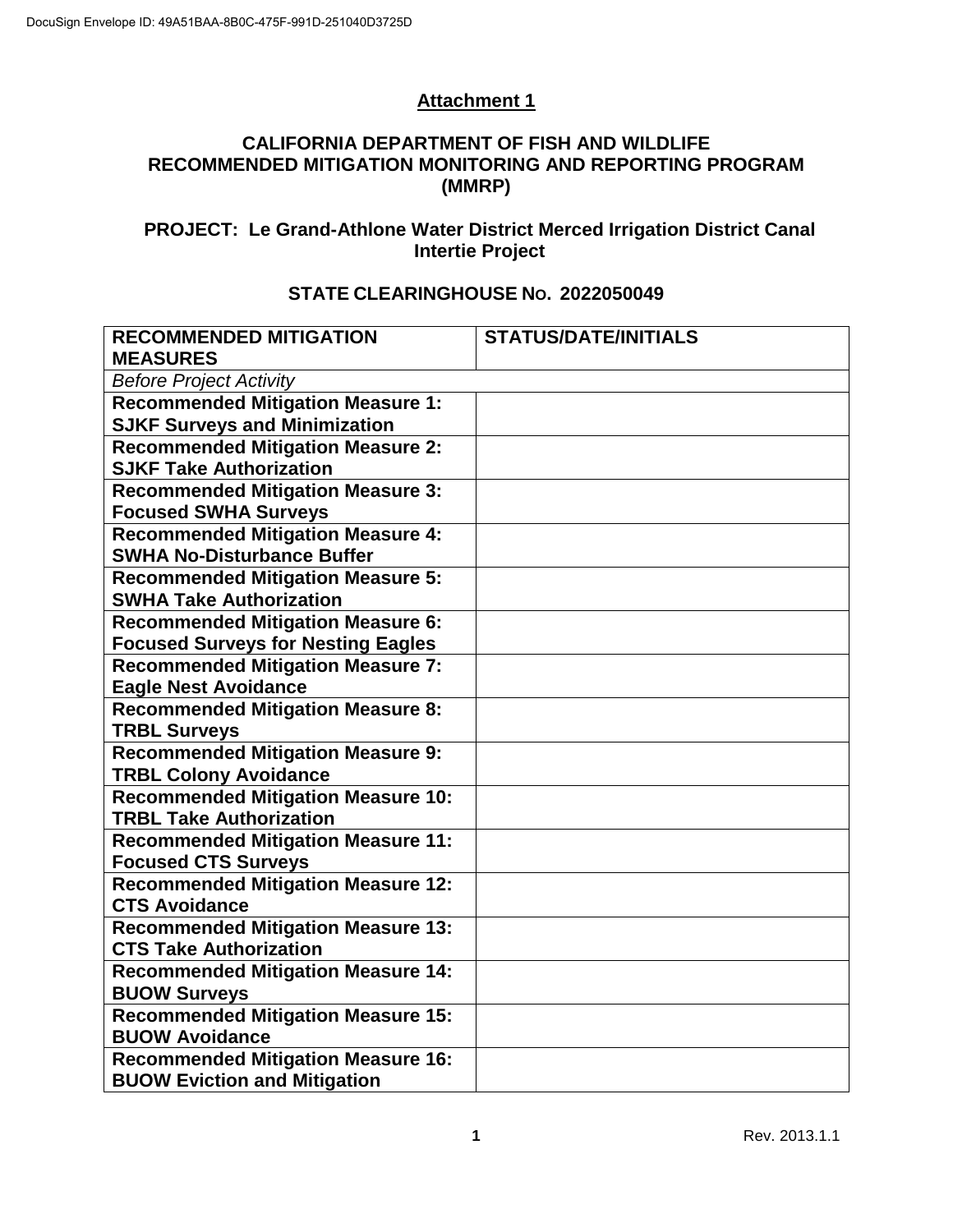| <b>RECOMMENDED MITIGATION</b>                  | <b>STATUS/DATE/INITIALS</b> |
|------------------------------------------------|-----------------------------|
| <b>MEASURES</b>                                |                             |
| <b>Recommended Mitigation Measure 17:</b>      |                             |
| <b>Bat Surveys</b>                             |                             |
| <b>Recommended Mitigation Measure 18:</b>      |                             |
| <b>Bat Roost Disturbance Minimization</b>      |                             |
| and Avoidance                                  |                             |
| <b>Recommended Mitigation Measure 19:</b>      |                             |
| <b>WPT Surveys</b>                             |                             |
| <b>Recommended Mitigation Measure 20:</b>      |                             |
| <b>WPT Avoidance and Minimization</b>          |                             |
| <b>Recommended Mitigation Measure 21:</b>      |                             |
| Surveys - American badger and                  |                             |
| western spadefoot.                             |                             |
| <b>Recommended Mitigation Measure 22:</b>      |                             |
| Avoidance - American badger and                |                             |
| western spadefoot.                             |                             |
| <b>Recommended Mitigation Measure 23:</b>      |                             |
| <b>Special-Status Plant Surveys</b>            |                             |
| <b>Recommended Mitigation Measure 24:</b>      |                             |
| <b>Special-Status Plant Avoidance</b>          |                             |
| <b>Recommended Mitigation Measure 25:</b>      |                             |
| <b>Listed Plant Species Take Authorization</b> |                             |
| <b>Recommended Mitigation Measure 26:</b>      |                             |
| <b>Stream and Wetland Mapping</b>              |                             |
| <b>Recommended Mitigation Measure 27:</b>      |                             |
| <b>Stream and Wetland Habitat Mitigation</b>   |                             |
| <b>Recommended Mitigation Measure 28:</b>      |                             |
| <b>Groundwater Dependent Ecosystem</b>         |                             |
| <b>Monitoring and Mitigation</b>               |                             |
| <b>Recommended Mitigation Measure 29:</b>      |                             |
| <b>Aquatic Ecosystem Monitoring and</b>        |                             |
| <b>Mitigation</b>                              |                             |
| <b>During Project Activity</b>                 |                             |
| <b>Recommended Mitigation Measure 1:</b>       |                             |
| <b>SJKF Surveys and Minimization</b>           |                             |
| <b>Recommended Mitigation Measure 4:</b>       |                             |
| <b>SWHA Buffers</b>                            |                             |
| <b>Recommended Mitigation Measure 7:</b>       |                             |
| <b>Eagle Avoidance</b>                         |                             |
| <b>Recommended Mitigation Measure 9:</b>       |                             |
| <b>TRBL Colony Avoidance</b>                   |                             |
| <b>Recommended Mitigation Measure 12:</b>      |                             |
| <b>CTS Avoidance</b>                           |                             |
| <b>Recommended Mitigation Measure 15:</b>      |                             |
| <b>BUOW Avoidance</b>                          |                             |